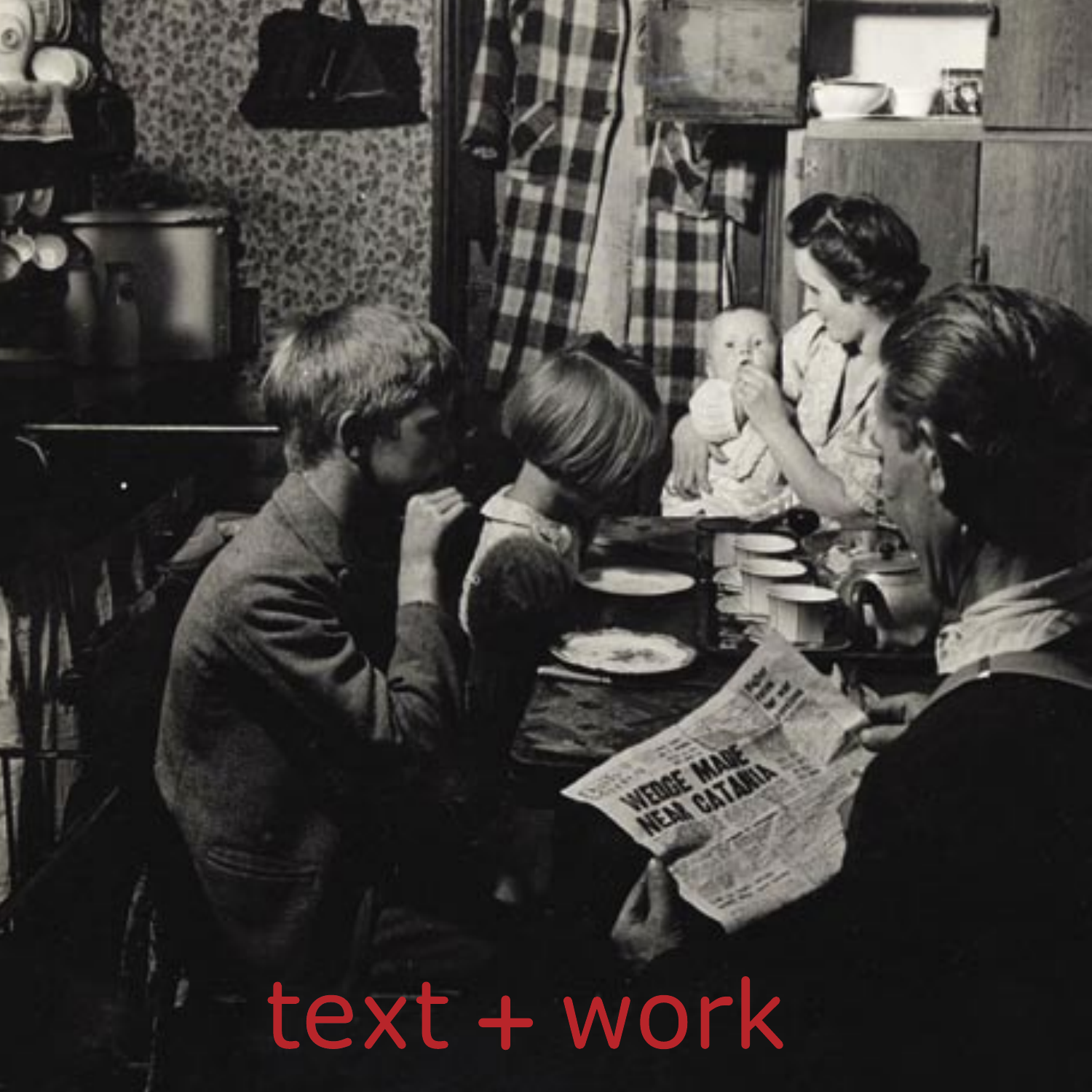# **HOMES FIT FOR HEROES**

Photographs by Bill Brandt 1939 – 1943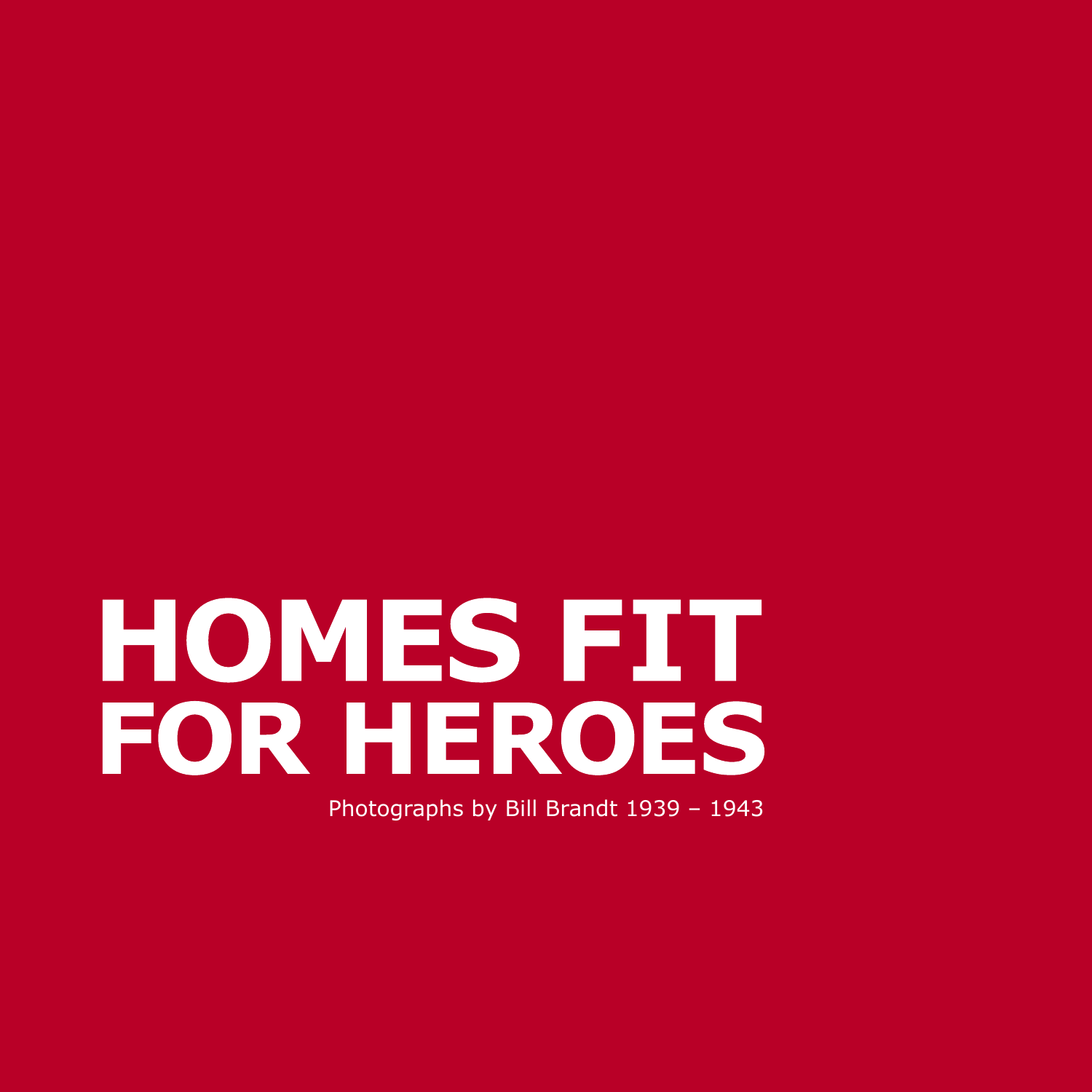12 September – 7 October 2005

Curated by Peter James & Richard Sadler in association with Birmingham Libraries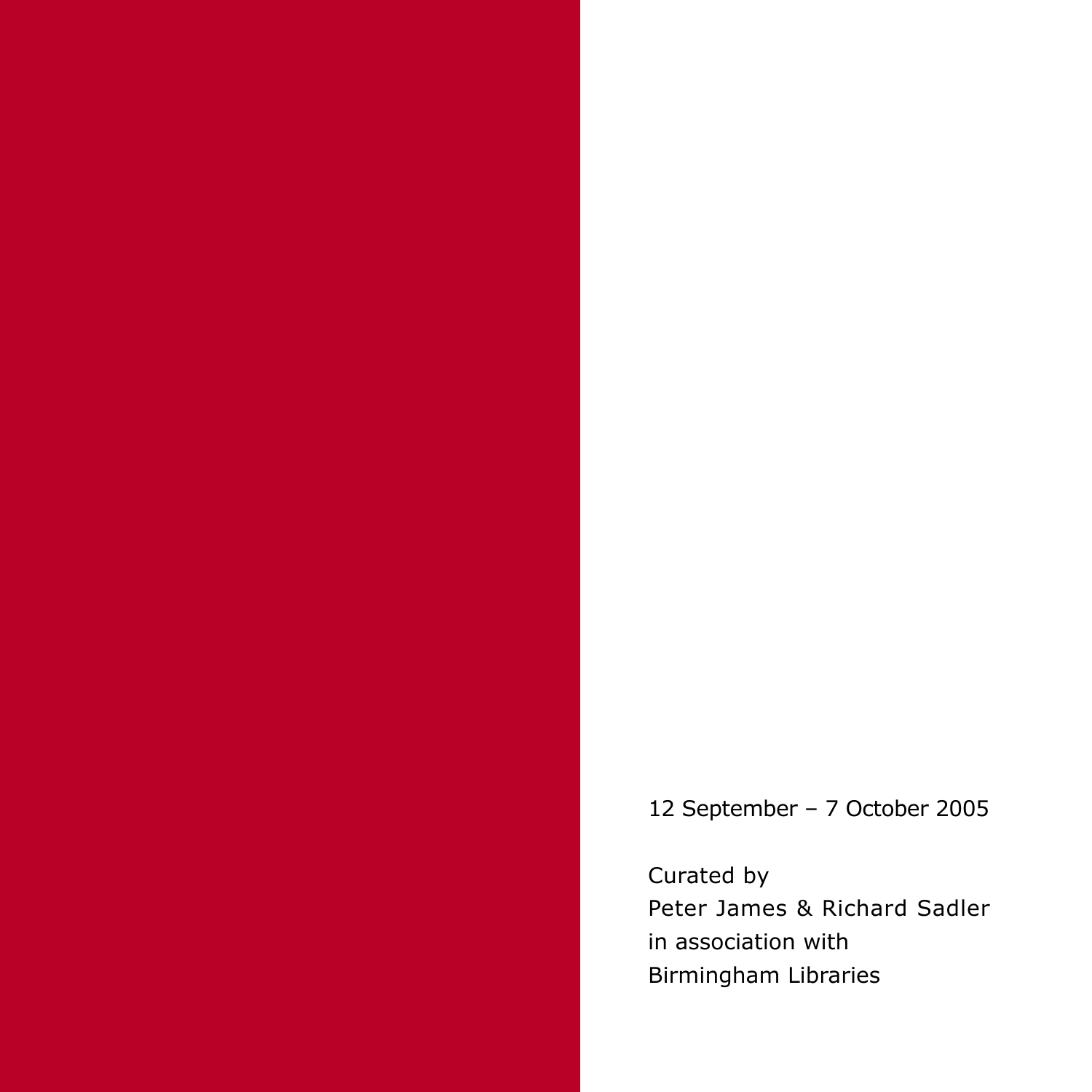#### HOMES FIT FOR HEROES

By Stuart Bartholomew

When the gallery at the Arts Institute was enlarged and redesigned it was our hope that the new space would show work able to stimulate interest in contemporary creative practice within and beyond our academic community. The concept of text + work was adopted to give exhibitions a more enduring life. Ideas are generated by words, images and artifacts and the dynamism of their interaction fuels debate and discussion.

'Homes Fit for Heroes' may raise scepticism over its place in a gallery committed to contemporary creative practice. The photographic work is the outcome of a commercial assignment executed between 1939 and 1943. The photographs document the material circumstances of people living in 19th century slum dwellings, set against those housed in new municipal housing of the war years.

The content of the exhibition has historical relevance but it also provides an aesthetic reference for the work of Bill Brandt, one of the most important photographers of the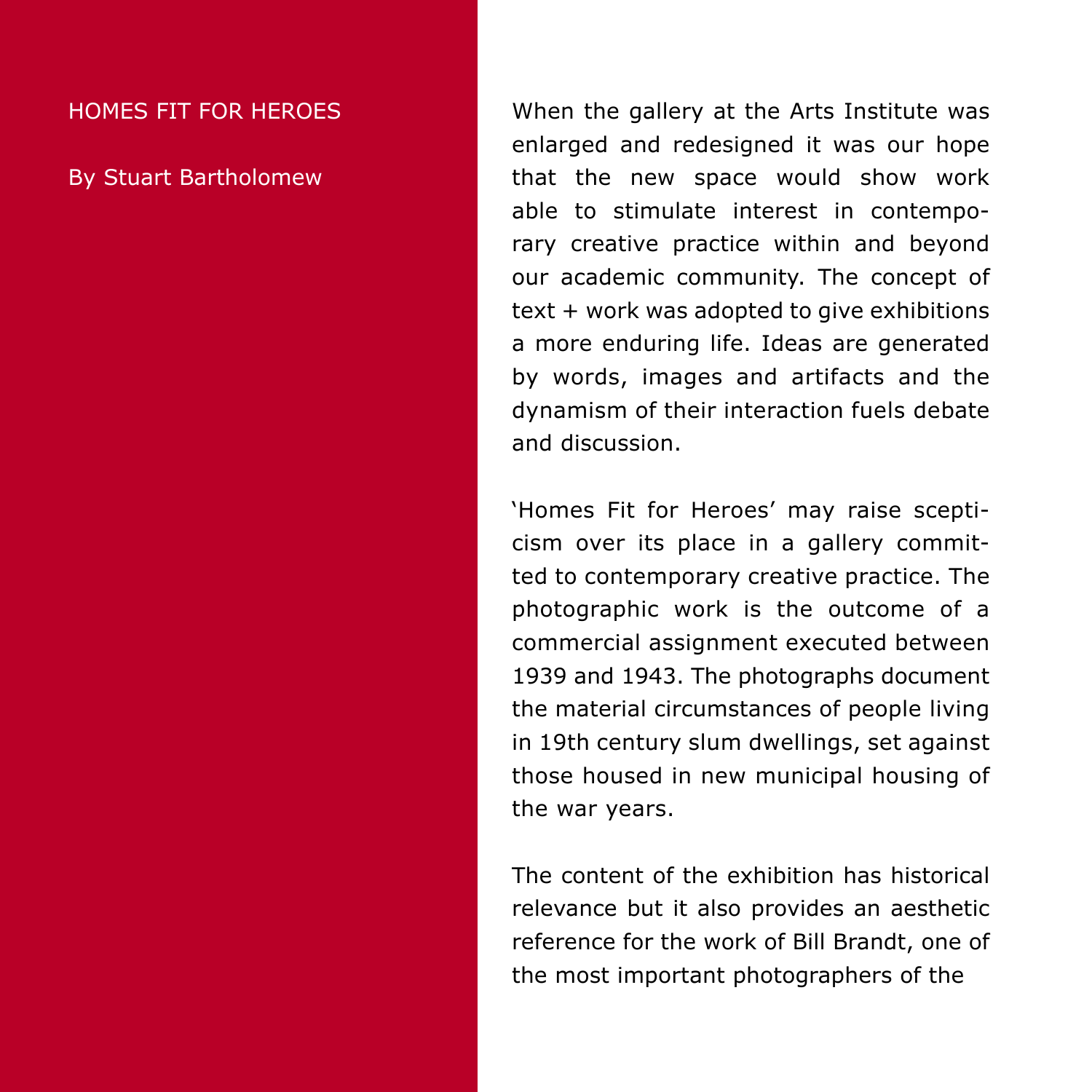20th century and one whose work has a continuing influence on contemporary photographic practice.

Bill Brandt (1904-1983) had a long and productive life as a photographer. As an assistant to Man Ray he was associated with the Surrealist Movement. Following his move to Britain he became a leading exponent of reportage documentary photography which was shown through popular magazines such as Picture Post, Lilliput and Harper's Bazaar rather than the gallery. The exhibition 'Homes Fit for Heroes' shows work of this period. It is a photographic essay revealing Bill Brandt's photographic aesthetic as well as a narrative about ambitions for post war reconstruction.

The Arts Institute is grateful to Richard Sadler and Peter James for the curation of this exhibition and to Birmingham Library Service for their loan. Richard Sadler, who is himself a distinguished photographer, was a friend of Bill Brandt and his wife Noya. Richard made the series of prints from the original Brandt negatives for the Birmingham Library where they form part of the photographic archive. These are also published in the book 'Homes Fit for Heroes' jointly authored by Peter James and Richard Sadler.

This show of work and its associated text opens the academic session 2005-2006. We are pleased that 'Homes Fit for Heroes' will contribute to the successful programme of exhibitions that have taken place and are planned for our Gallery.

> Professor Stuart Bartholomew Principal, The Arts Institute at Bournemouth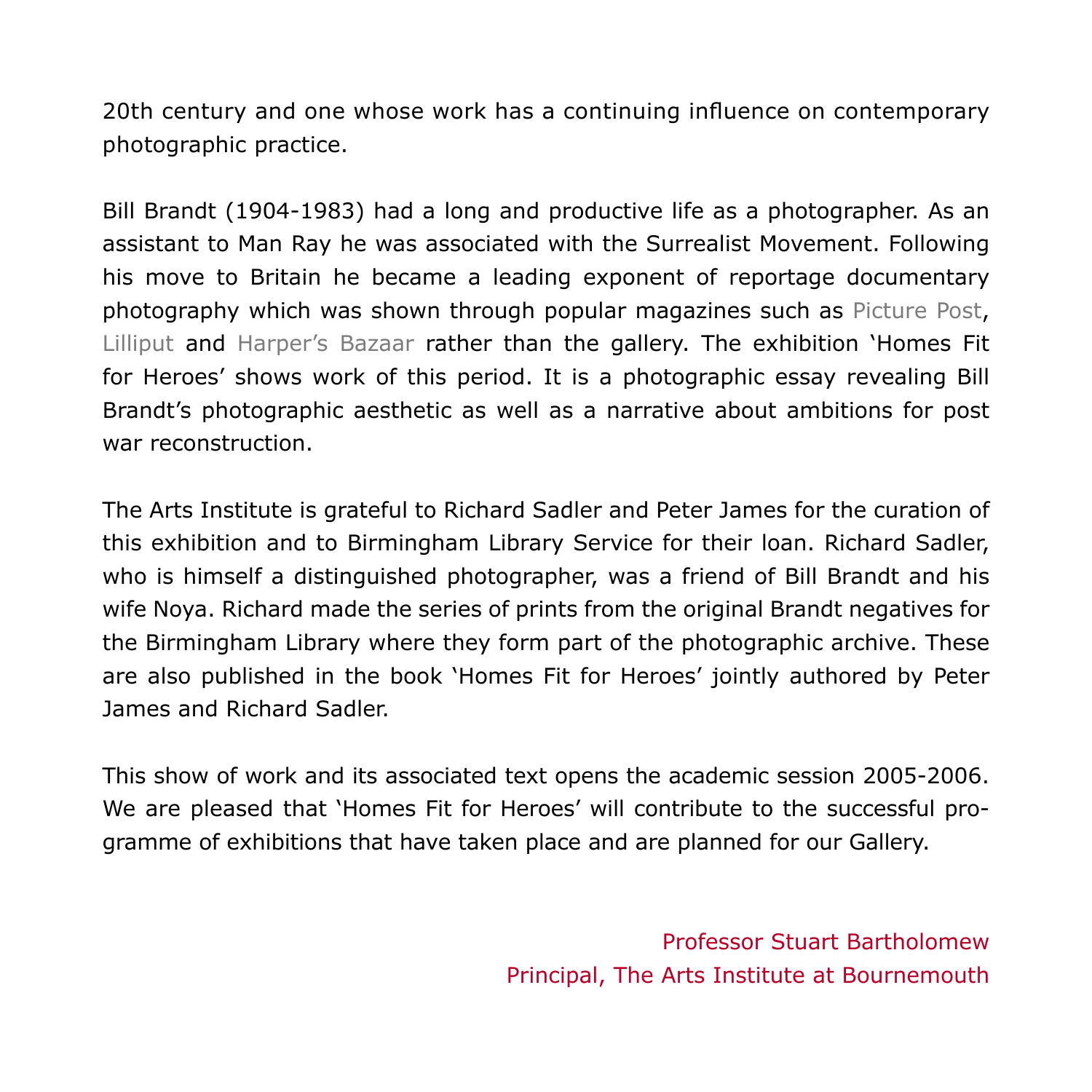HOMES FIT FOR HEROES Photographs by Bill Brandt 1939 – 1943

By Peter James

Despite Bill Brandt's fame and considerable influence on the development of modern photography, the photographs in this exhibition are a little known body of work made between 1939 and 1943 when Brandt worked on a commercial assignment for the Bournville Village Trust (BVT).

The collection, held as part of the BVT's archives in Birmingham Central Library, comprises an album of seventy-seven enlargements (ranging in size from 5.5 x 6.5 to 11x 9.5cms) and sixty-six two and a quarter inch square negatives, the majority of which corresponded to the prints. The photographs illustrate and contrast the living conditions in a range of housing types, from back-to-back slums built in the nineteenth century through to modern municipal housing built in the 1930s. The majority of the photographs were taken in Birmingham but also some in London taken near to his own home in Camden Hill.

The origins of this work lay in two intertwined histories: that of Brandt's earlier work and the efforts of the BVT, amongst others, to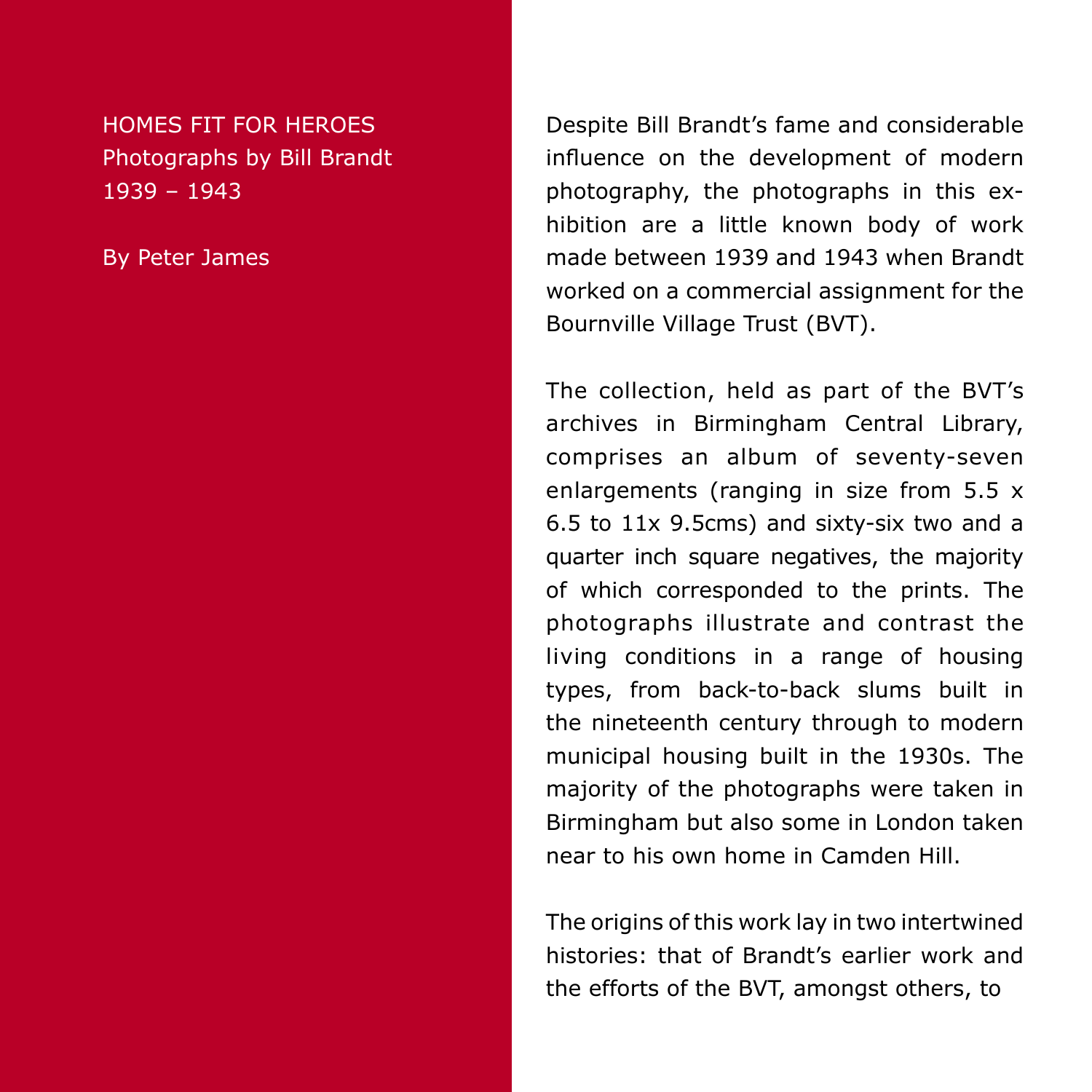address issues of housing and post-war reconstruction. For example, the photographs here follow distinct narrative sequences – through the idea of 'a day in the life' – a device frequently used by Brandt in at least four earlier essays for Picture Post. There is also evidence of formal and structural relationships - schemes of social and visual juxtaposition and the careful use of light to emphasise these contrasts - which echo the devices Brandt famously used to lay out the pictures for his book s The English at Home (1936) and A Night in London (1938).

London was undoubtedly one of Brandt's favourite subjects and the photographs here, taken around 1943, are amongst a much larger body of work Brandt shot in the capital city before and during the war years. This includes those he produced to illustrate 'Enough of All This!': "an impassioned polemic against the evils of poor housing and poverty in London" published in Picture Post in April 1937.

Away from the capital, in 1937 the BVT were initiating their own programme of research into matters affecting housing and the re-planning in Birmingham. By 1939 this work was complete and the Trust began producing a 'well illustrated and attractively drawn up book', to disseminate their findings. The outbreak of the Second World War served to halt existing building programmes and remind planners and politicians of their earlier failures to build 'Homes Fit For Heroes'. It also delayed the publication of the BVT's book until 1941 with the consequence that its original local remit was now situated within the wider context of post-war reconstruction: a point emphasised by its title, When We Build Again. Further evidence of this recontextualisation is provided by the film of the same title (also shown in the exhibition) completed in 1943 which included a commentary in part written and performed by Dylan Thomas.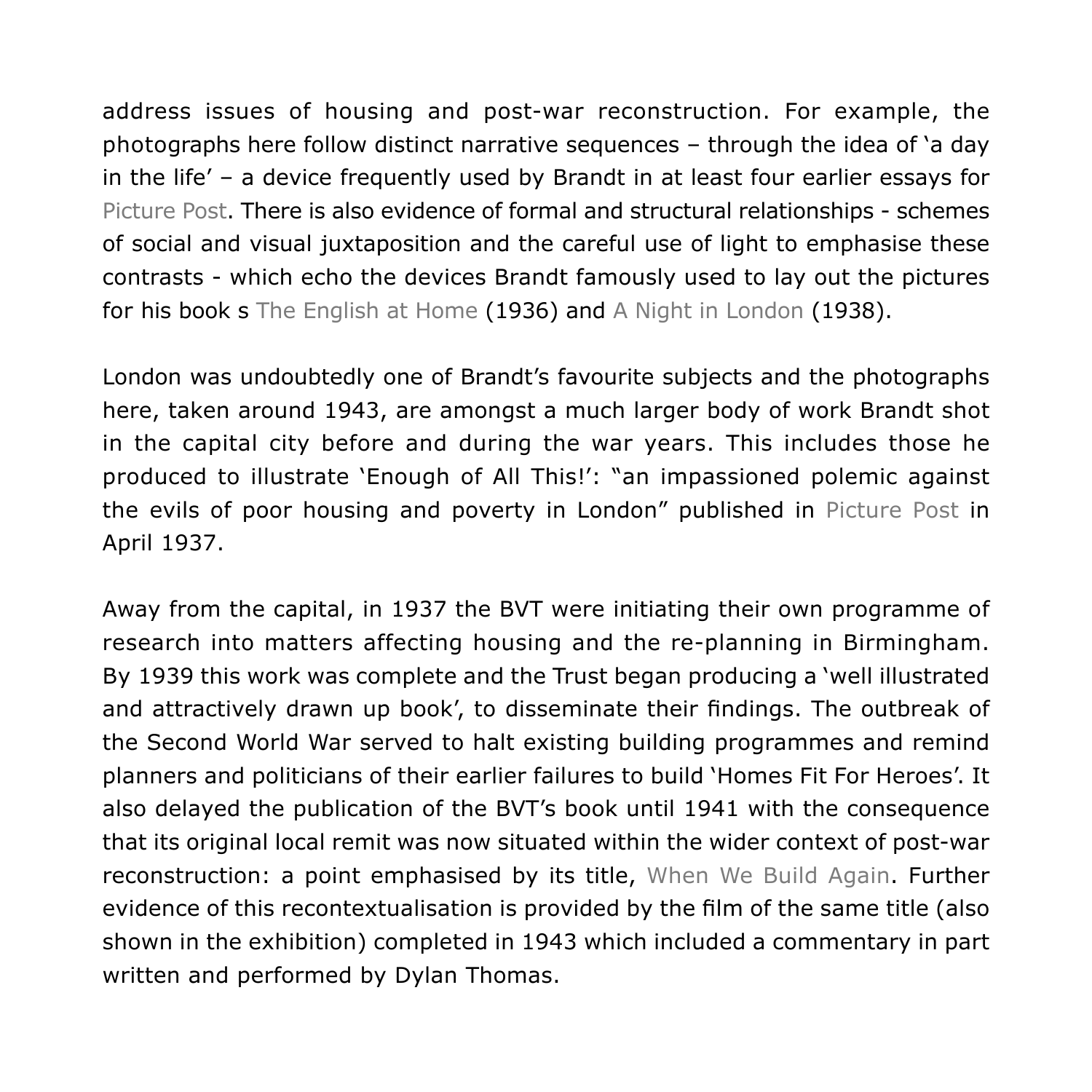There is good evidence to suggest that Bill Brandt provided some of the photographs illustrating When We Build Again. Research also suggests that this may have been part of a larger commissioned by the BVT and Cadbury Brothers to produce a series of photographs addressing housing and post war reconstruction. For example, there is a series of images in two subsequent publications produced under their auspices: Our Birmingham (1943), which presented facts about housing and social issues to pupils in locals schools, and Changing Britain, Illustrating the Industrial Revolution: 1750-19, which reveal distinct thematic and compositional similarities to those used in When We Build Again and the BVT album. Furthermore, Brandt is amongst the photographers officially credited in this latter publication.

It therefore appears that the photographs shown here, whilst having been created as part of that wider commission, were not used, were edited out, or were perhaps intended for another publication that did not see the light of day.

> Peter James Curator + Head of Photographs at Birmingham Central Library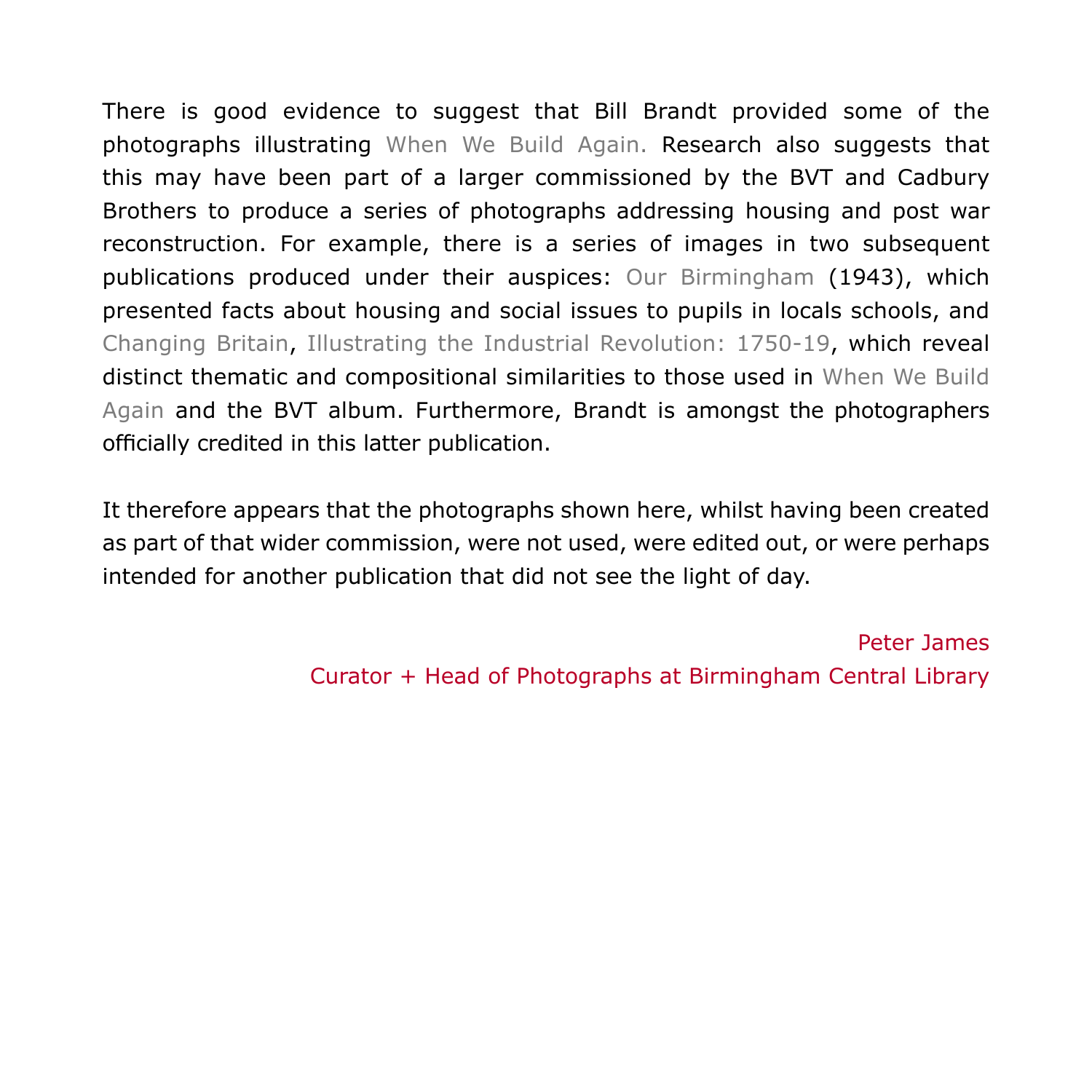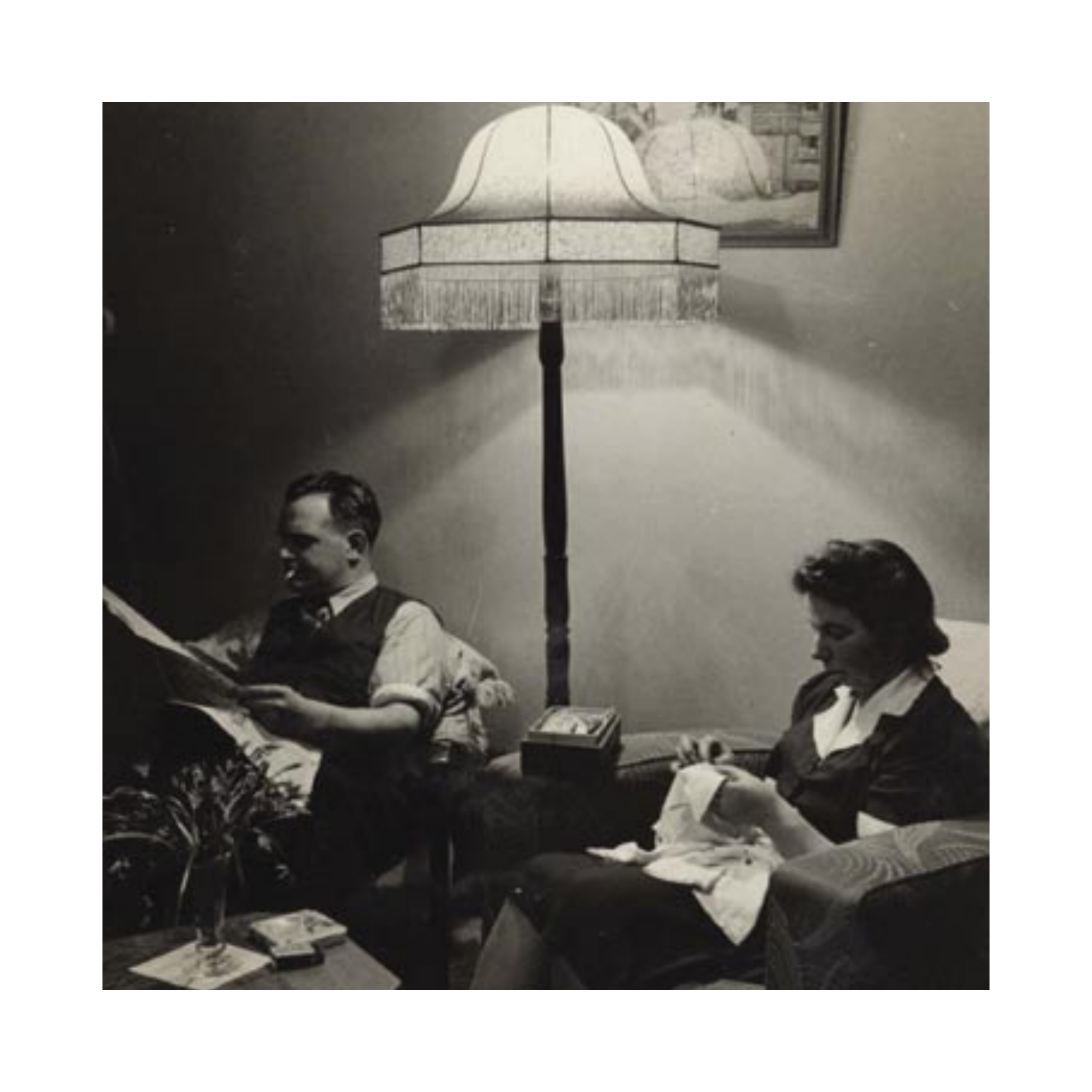#### BILL BRANDT ON ASSIGNMEMT

The Photographer's Tale

By Richard Sadler

The key to Brandt's approach with the camera is unveiled in his Camera in London (1948) where he explains that to be of any substance such imagery has to be drawn from inside of you, from your own experience of moments of sadness, desperation as well as elation. Brandt expanded his thoughts on these subjects during our conversations in the mid 1970s. I began to understand much more about what he said and wrote when, in 1994, I began making a series of prints from his negatives for the exhibition at Birmingham Central Library. Commissioned work with defined parameters can only be effective if it is true to the photographer and his experience of that moment. And for me this is the stuff of art and contemporary photography irrespective of the method of production and practice.

What was Brandt's philosophy and how did he pursue this through his work? Brandt was loath to commit himself to a formula saying that 'a dangerous facility with words can cover up a problem by over-simplifying it' – a situation with which many photographers would sympathise. It appears that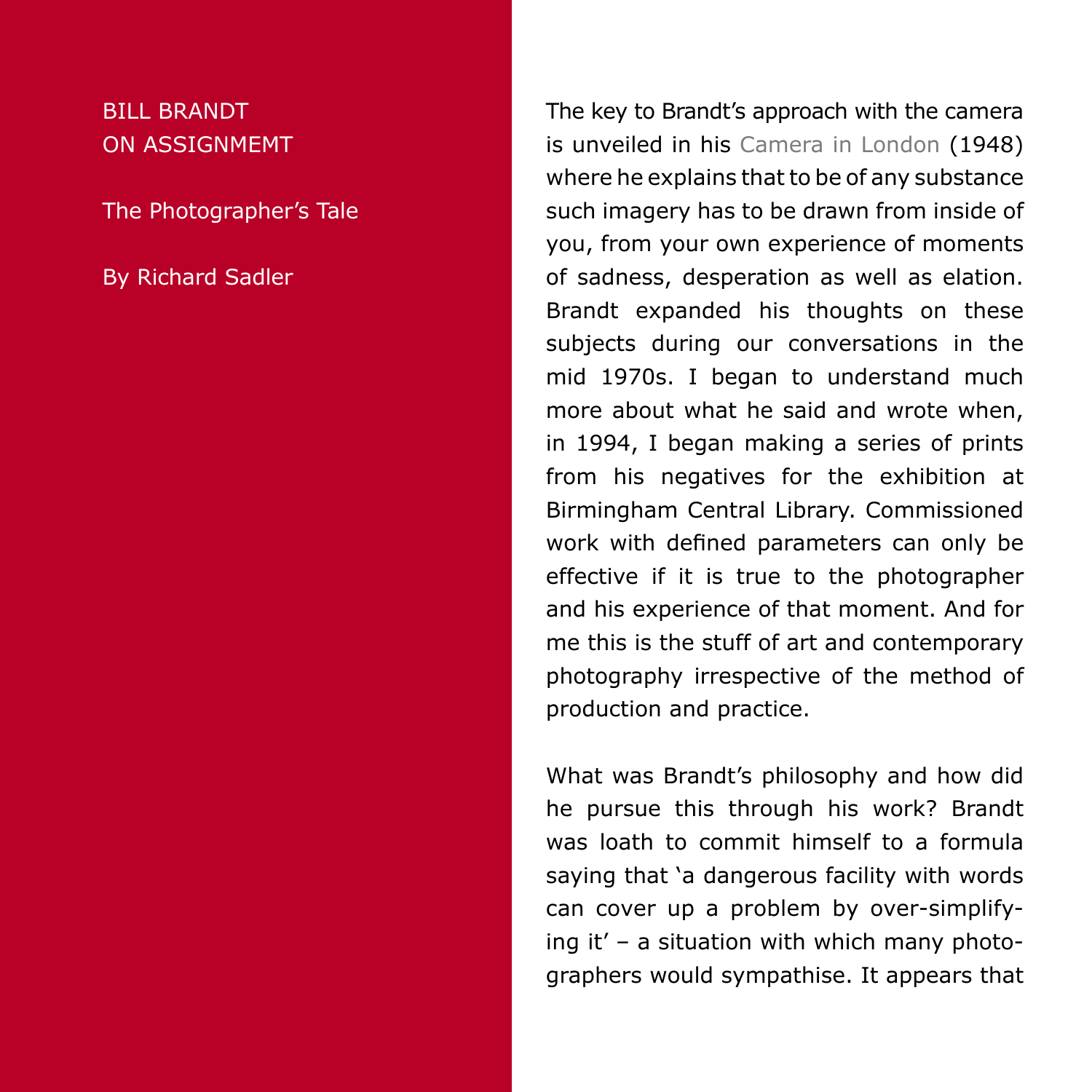irrespective of the subject matter that Brandt had seen or sensed – he did not always know which – 'an atmosphere' was inherent to his subject. He then tried to convey that atmosphere by intensifying the elements that composed it. He records 'I lay emphasis on one aspect of my subject and I find I can thus more effectively arrest the spectator's attention and induce in him an emotional response'.

Brandt was very conscious of the atmosphere created within an environment. He appeared particularly sensitive when entering a room for the first time. It was an experience he believed we have all shared at one time or another and he used this to describe the notion of what he defined as 'atmosphere'. In recalling this he says we can all come to a heightened awareness of a subject and lay ourselves open to a similar feeling. For Brandt, this is a feeling that can be both disturbing and reassuring.

Composition is important to Brandt but not something that he believed can be learned. As it is an important factor in his work he worried that it could become an obsession or a formula and so destroy not only the elusive 'atmosphere' but also the 'sense of wonder' that he felt and believed was essential when engaged in photographic practices. In achieving the latter he believed that another element was that of an unprejudiced eye. Such instinctive working methodology also drew heavily on past associations and influences either consciously or subconsciously.

Brandt always did his own printing. He varied his methods to suit his images and to overcome problems inherent in the sensitive materials available at that time. Management of, and the ability to deal with, contrasty subjects was an "art" in itself. Photographic papers were not those with variable contrast that photographers today enjoy; contrast grades were limited and the "normal" grade made by one manufacturer was different in its tonal range from that of another. Of cameras he stated in Camera in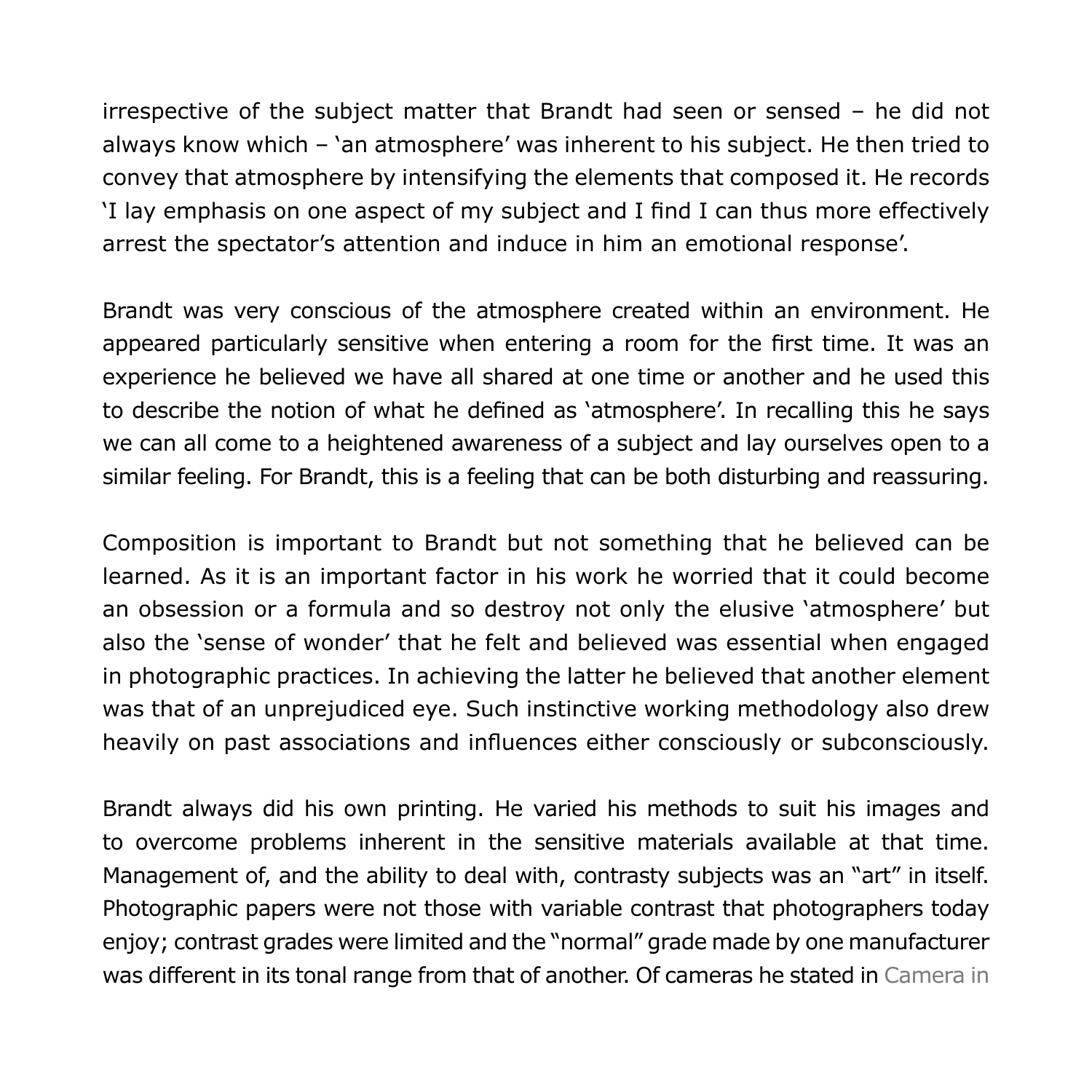London that "a perfect all round camera has yet to be made". He used the Automatic Rolleiflex favoured by many other professionals at that time. Indeed he also gives the technical data in that book for all the images reproduced. From this one can see that he liked to use roll film, with its advantages over 35mm film of a larger image size and the resulting need for less enlargement to produce an image on  $10'' \times 8''$ paper, the size demanded by most publications at that time. The Rolleiflex and the other cameras he used employed a 'reflex' method of viewing the subject at the full size and format of his negative, thus aiding composition. Brandt experimented with cameras which could give him different angles of view of the subject, but again like all the professionals of the day he was unimpressed by their unreliability at that format size and the poor definition of the 'wide angle and telephoto lenses' available for them. The Rolleiflex, with its precision construction, shutter, optics and its slightly wide-angle lens became his favoured instrument until the 1960s. However, from the 1930s until the 1950s the Rollieflex was not synchronised for flash bulbs. He therefore purchased a hand-held Sashalite Pistol Grip Reflector that enabled him to both direct the light from such a bulb as well as fire it. For Brandt the qualities and direction of light were key elements he used to induce in the viewer an emotional response – that elusive sensation of "atmosphere" which he felt when entering a room and the sense of wonder he believed was essential to making a good picture. These were the tools and methods Brandt bought to making the images in the Bournville album. These, coupled with an instinctive working methodology, which, by its very nature drew on past influences and association, either consciously or subconsciously, was at the heart of his approach to delivering this assignment, and exploring the personal picture making opportunities it provided.

Looking specifically at the Birmingham photographs the detail explains more of Brandt's working methodology. In a view of the London kitchen (3.F.L.S.13) we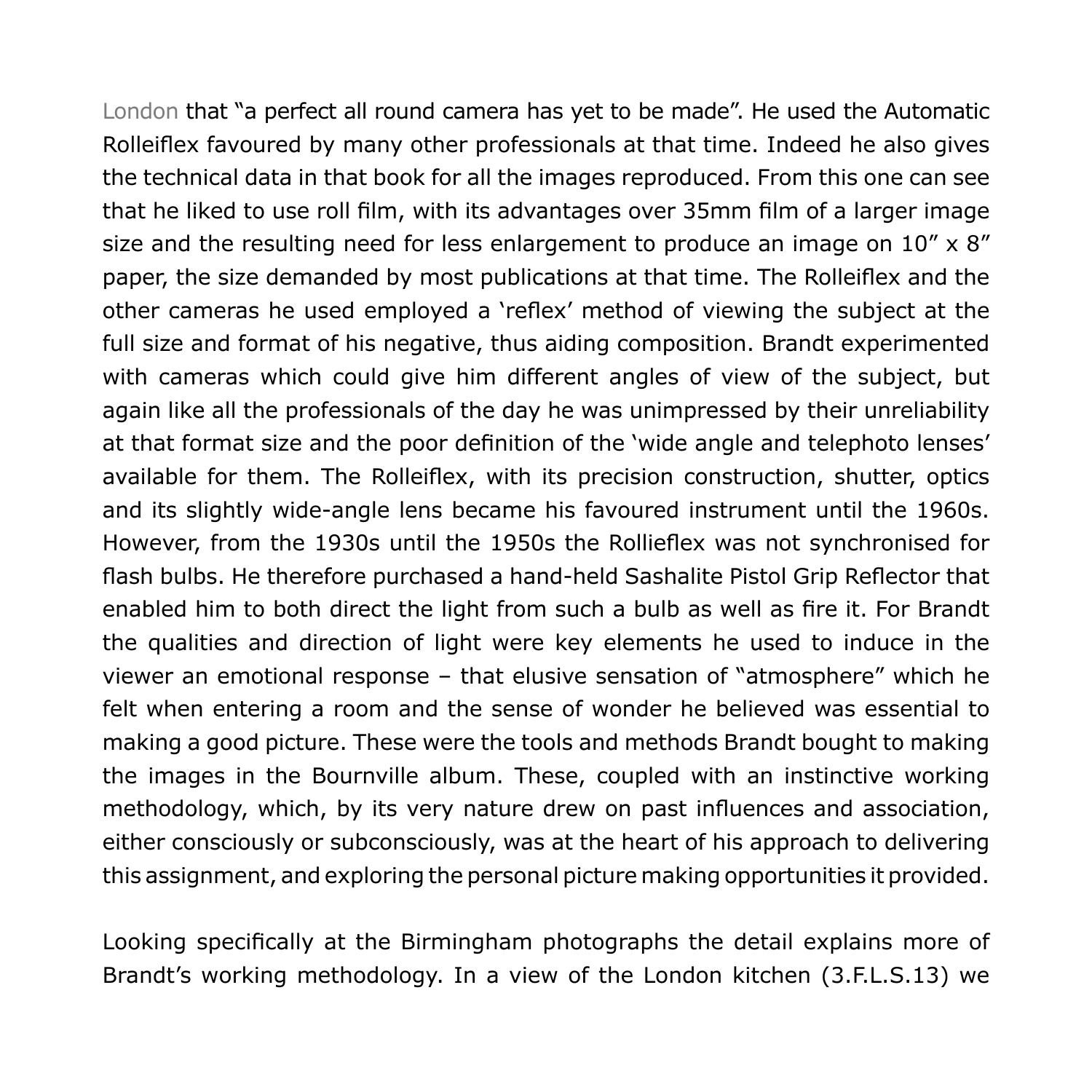note the position of the light is indicated in the top left hand corner by a glimpse of a white lampshade. Compare this with the photograph of a woman in this kitchen in front of the gas-stove (3.F.L.S.6) we see this is not provided by the lighting in the previous image. It is obvious that a light has been directed towards a cooker. Also there is an increased amount of laundry drying above the cooker and there has been rearrangement of the objects on the mantelpiece and range in the time that has elapsed between the two photographs as indicated by the clock.

A further look into image 3.F.L.S.6. shows the range that in the previous image (3.F.L.S13) was covered by a newspaper, but now has an additional piece of newspaper on which lies an ES fitting light bulb. Domestic light bulbs of the time were bayonet fitting only and from earlier comment we know that Brandt used a Kodaflex lighting unit using ES bulbs. Brandt has previously remarked that attached to this unit was 'enough flex to stretch the full length of Winchester Cathedral'. In viewing the photograph of the ideal kitchen (3.F.W.1) and another of a couple reading at leisure (3.F.W10) we become aware that both images have been lit to help enhance the detail in the shadows. It would have been difficult to adequately record without additional lighting due to the inherent contrast range of films available at the time.

In another photograph of a family sitting at a table (3.F.S.6) we see again how Brandt has lit this situation with a light to the left-hand side of the picture, in order to light the child held by a male member of the family. When compared to the close-up of child and man (3.F.S.7) we realise objects on the table have been rearranged. This demonstrates another device that Brandt uses to define the concept behind the assignment or his notion of 'atmosphere'. He is reputed to have stated that he did not use conventional or compositional methods in arranging or framing his subjects. In fact he abhorred them.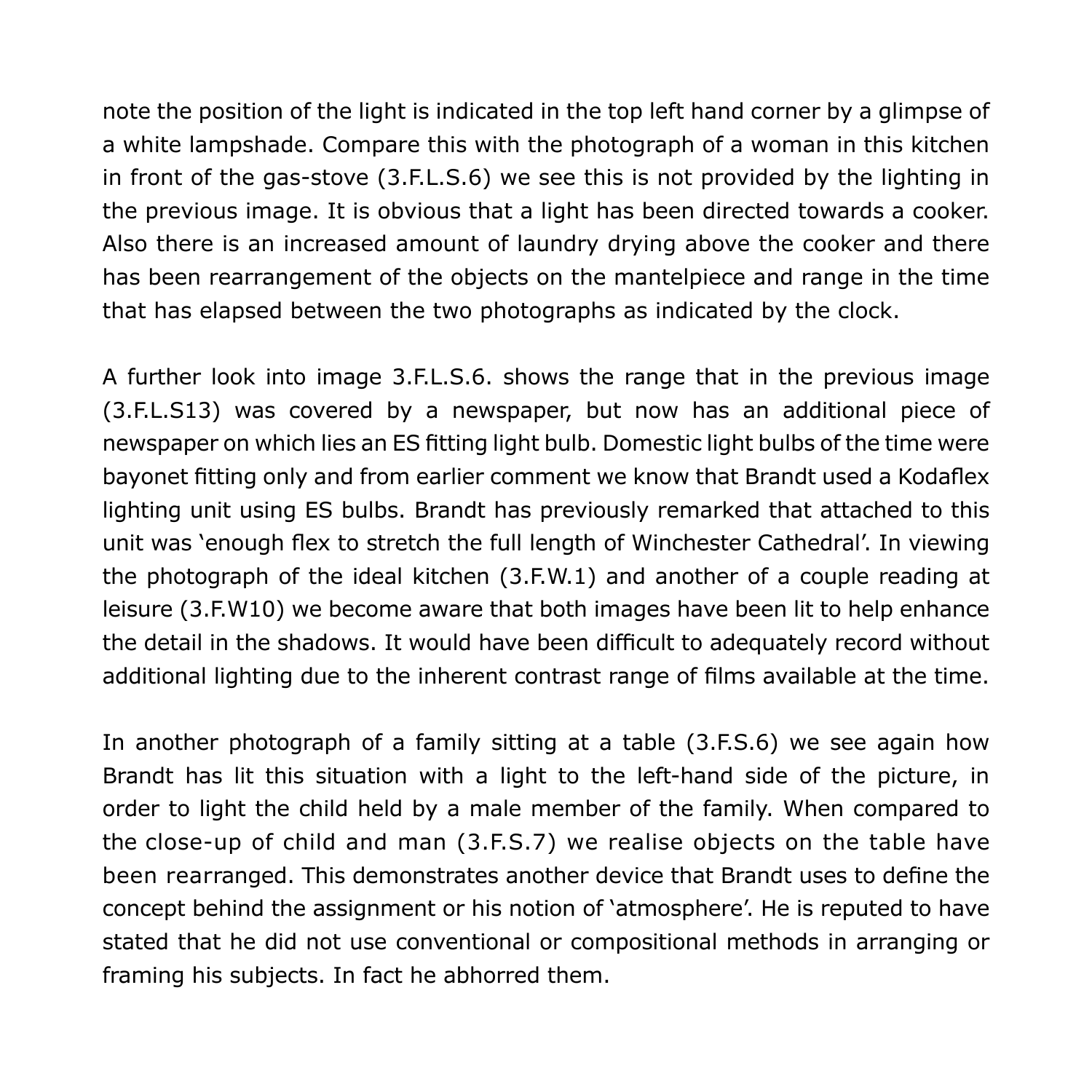The rearrangements of objects on the table are a compositional device that coupled with the lighting does induce in the viewer that emotional response to the selected subject. The image (3.F.S.7) encapsulates the 'atmosphere' of the situation in that room – of which Brandt was fully aware and which he wishes us to examine and share in the light of our personal experiences.

A further example arises in comparing images 3.F.W.11 and 3.F.W12. In image 3.F.W.11 a family is enjoying their garden, the therapeutic fresh air, sunshine and relaxation essential to good health, key factors of which Brandt is aware. The window in the centre is open, as are the other windows of the house. Here the child is standing between the seated parents. Note the height of the child and the distance from the ground to the window ledge. Compare this with image 3.F.W.12 with the child outside leaning on the windowsill and looking into the room and it is evident the child has grown remarkably. All devices were legitimate to this consummate professional who had a sense of humour, albeit ironic and surreal.

What is apparent with this body of work is that Brandt constructed his images bearing in mind the nature of the assignment. There were key photographs (3.F.S.7 and 3.F.W.12) where Brandt is the artist, in that they address his personal aesthetic he called 'atmosphere'.

> Richard Sadler Curator + Photographer Photographic Researcher, Writer & Educational Consultant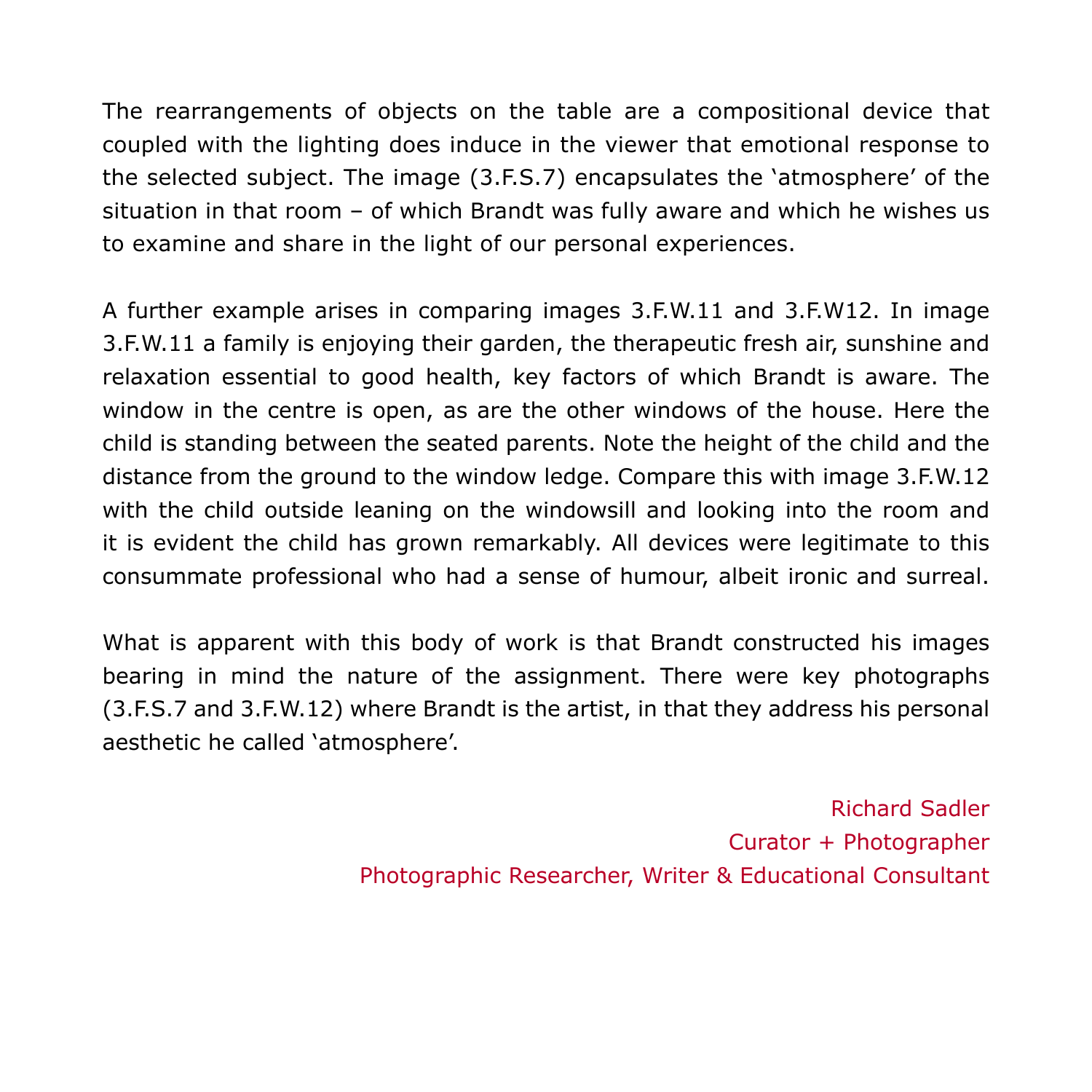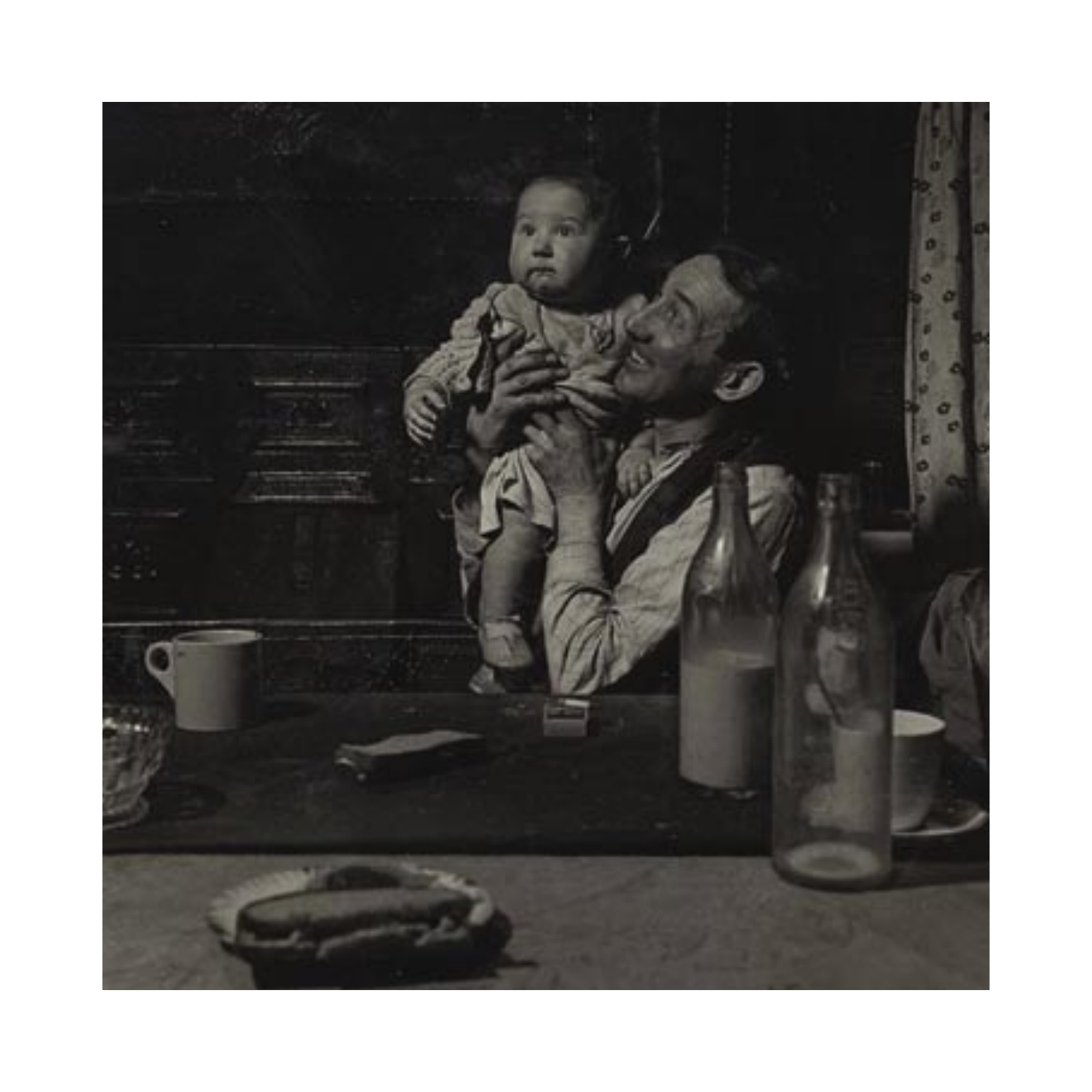#### Bill Brandt (1904-1983) Photographer

Bill Brandt remains one of the pre-eminent photographers of the 20th Century. His career as a photographer began in Vienna in 1928, before he moved to Paris where he assisted Man Ray. After working freelance for `Paris Magazine` in 1930, Brandt settled in England where he photographed for magazines such as `Lilliput, Picture Post´, `Harper's Bazaar´ and `News Chronicle´ for which he documented the conditions of England in the depths of the Depression. He photographed English middle- and upper-class life both before and during World War II, `publishing The English at Home' (1936), `A Night in London´ (1938), and `The Camera in London´ (1948).

Working as a photojournalist on assignment, his photography was a singular and idiosyncratic mixture of straight reportage with a consistent, if subtle, streak of strangeness - the legacy of surrealism. Brandt lost interest in reportage toward the end of the war and began experimenting



Bill Brandt photographed by Richard Sadler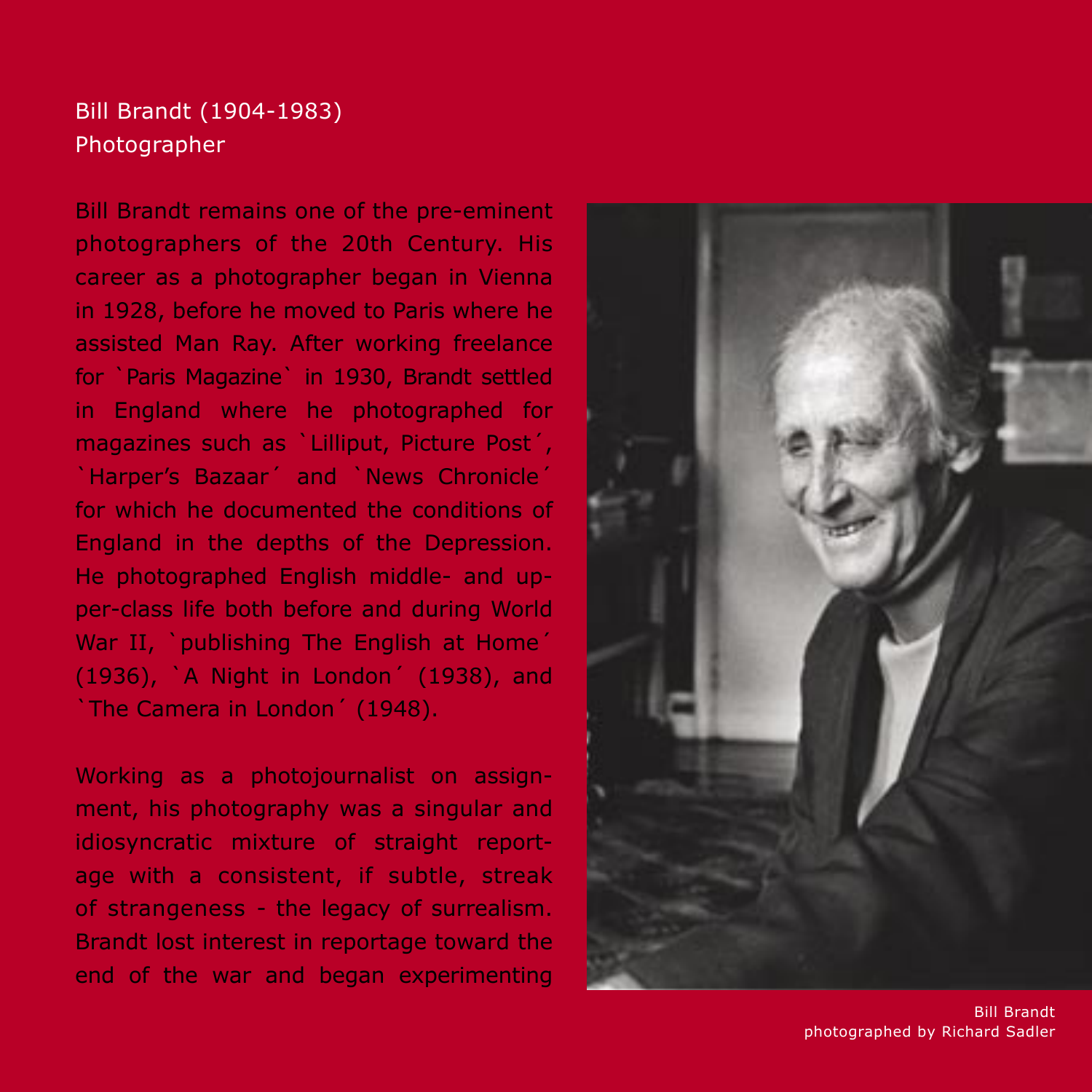#### Richard Sadler Curator + Photographer, Photographic Researcher, Writer & Educational Consultant

The conversation is based on quotes from an interview with John Blakemore and Richard Sadler.

In 1960 John Blakemore visited the Belgrade Theatre in Coventry to see the production of "Never Had It So Good", a play by John Wiles specially commissioned by the theatre, for the City of Coventry. In the foyer of the theatre was an exhibition of photography that critiqued the famous or not so famous aphorism that gave the play its title. Inspired by this John sought to meet the exhibition's curator & photographer, Richard Sadler.

Richard Sadler trained in photography at the studios of Edward Eves in Leamington Spa in 1948 before working extensively within the textile and aircraft industries, where he held major photographic positions. He ran his own studio working on commercial assignments. Richard also worked at Courtaulds, Coventry before starting his own business.

In the late 1960s Richard worked at the Coventry College of Art teaching photography, later moving to Derbyshire College of Art & Design, which became part of the University of Derby, where he was Head of Photographic Studies.

Richards' practice has been described as embracing two major strands, a commercial practice involving the production of commissioned work, and a more intimate personal practice. The creation of images through the medium of photography continues to inform Richard's current practice.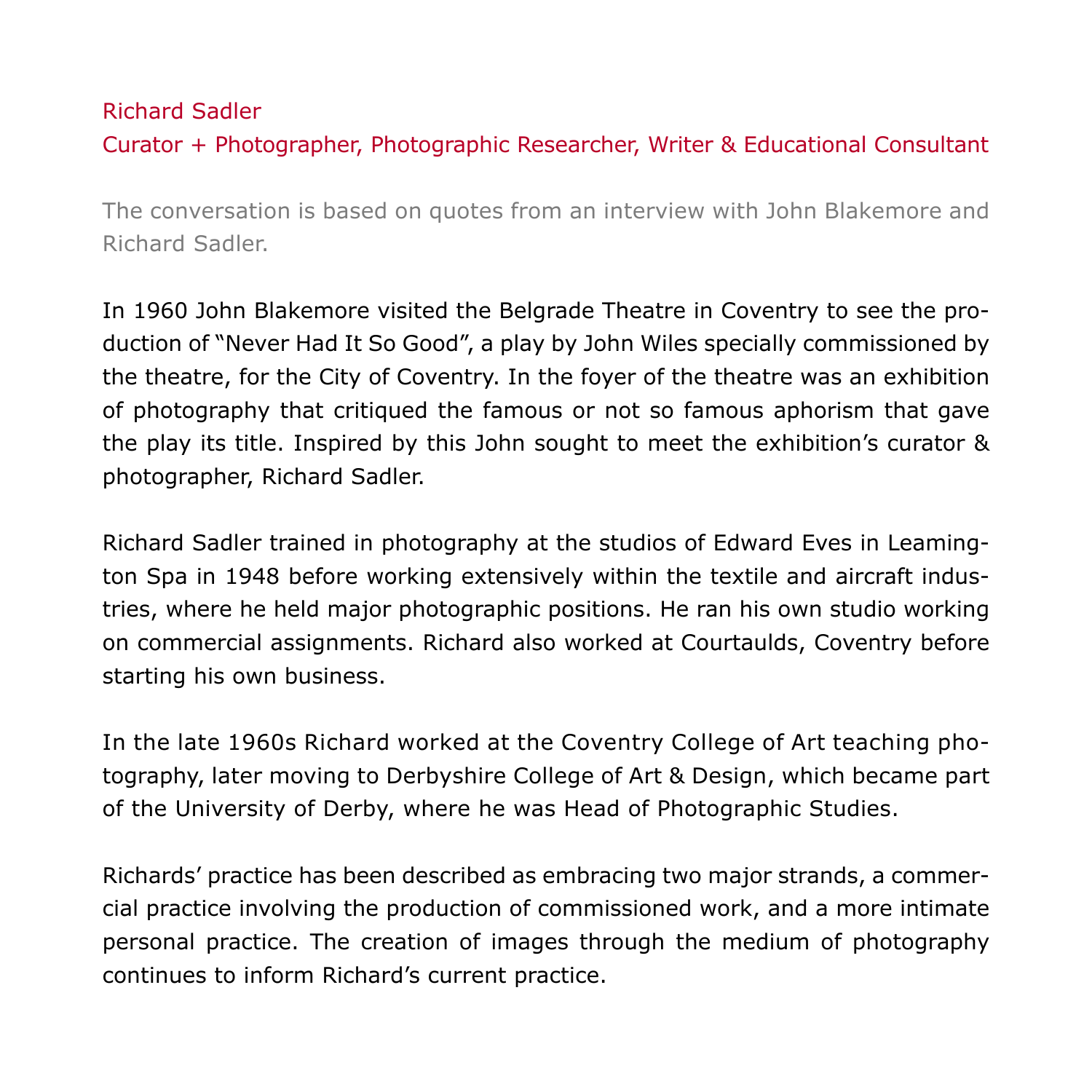#### Peter James Curator + Head of Photographs at Birmingham Central Library

Peter James is Head of Photographs at Birmingham Central Library in which capacity he is responsible for one of the national collections of photography. He is a Fellow of the Royal Photographic Society and, until last year, was Chairman of the National Committee of Photographic Collections.

He has curated exhibitions of historical and contemporary photography at the V&A, Birmingham Museum and Art Gallery, Birmingham Library, The Royal Photographic Society, The Royal Palace, Milan and Museum Africa, Johannesburg amongst others. He has written widely on historical and contemporary photography in Birmingham and is published internationally.

He is the author of books including Coming to Light: Birmingham's Photography Collections (1998); World City: Birmingham and its People Portrayed (2003), and Homes Fit for Heroes: Photographs by Bill Brandt (2004). He has also contributed essays to books including Making Connections: Birmingham Black International History (2002), Time & Motion: Photographs by Edweard Muybridge, Harold Edgerton and Jonathan Shaw (2003), Bullring: the Heart of Birmingham and Remaking Birmingham: Regeneration & Visual Culture (2004).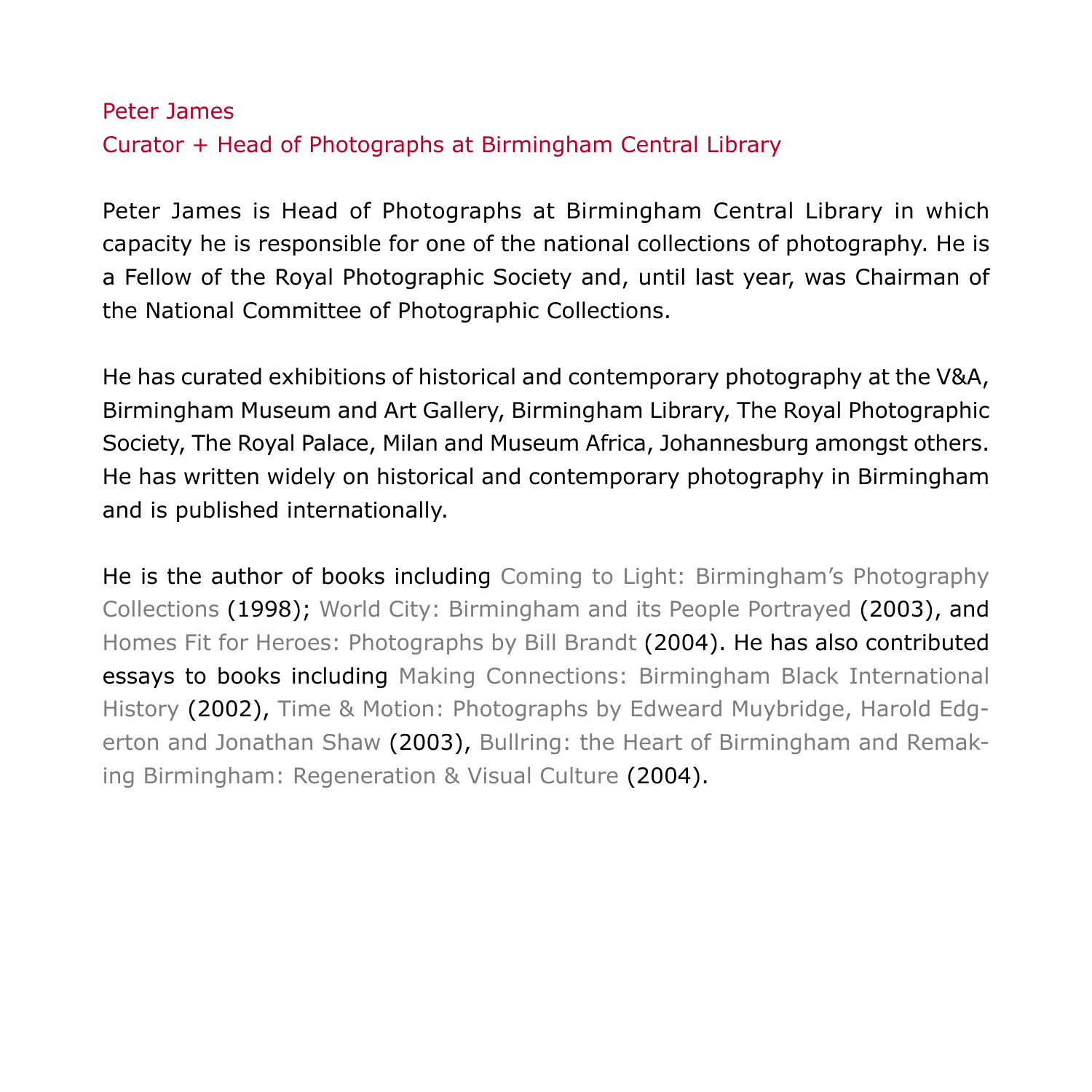When We Build Again Film, 23 Minutes Bournville Village Trust 1943

In an article written in 1941, Paul Rotha hailed film "with its many unique devices of animated models, diagrams, and map work, with its power for argument and discussion in the sound track, with its simple yet persuasive powers of explanations" as a "medium unequalled for spreading information by a multiplicity of showing".

Perhaps prompted by this idea, the Bournville Village Trust set about making a film version of their book, When We Build Again. The finished film – which included a commentary in part written and performed by Dylan Thomas, who had bee n photographed by Brandt around 1941 45 – was hailed as "the first made in Britain to present some of the basic issues of town planning to the public". Copies of the film were made available to the Ministry of Information for group showings up and down the country.

The film included sequences exploring a model town that had been specially designed for the purpose by Mr Thomas Sharp. This model formed the centrepiece of a touring exhibition "designed to interest the layman" produced by the BVT and Town and Country Planning Association in 1943. In April that year Picture Post published an article by the Archbishop of York in which he argued for the church's vital role in the political, social and economic issues of planning a post-war reconstruction. This was illustrated with a photograph by Bill Brandt showing the Archbishop studying the model.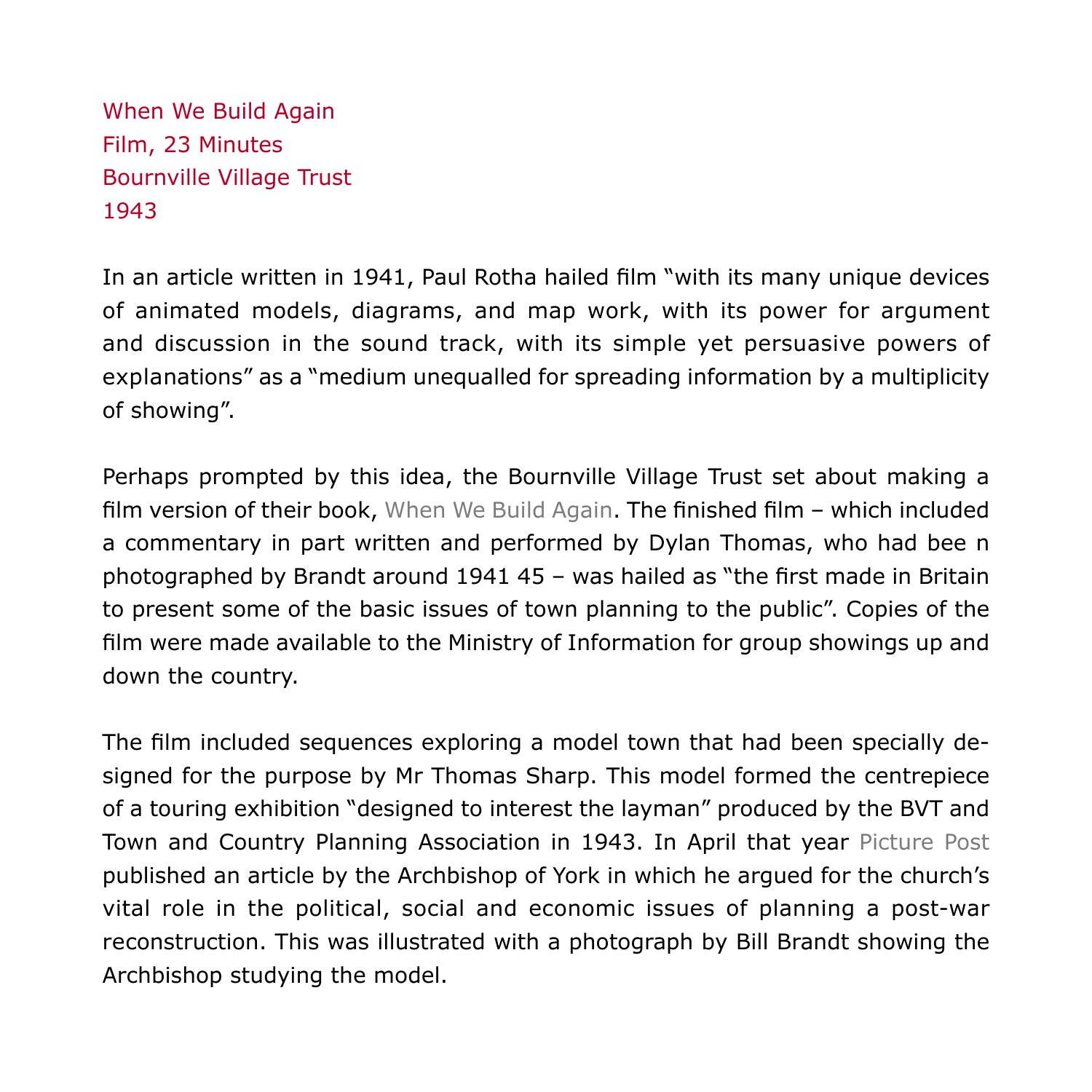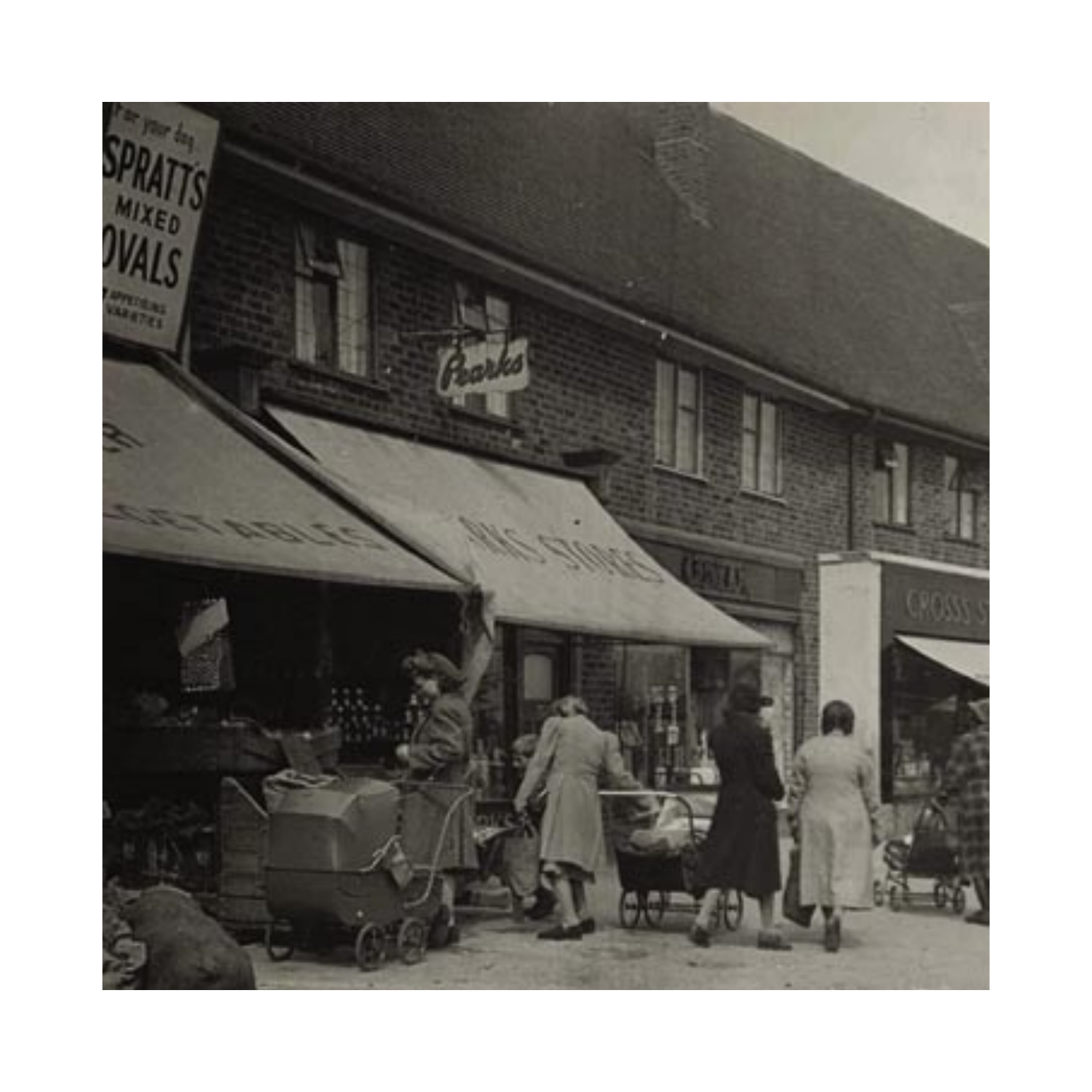The Bournville Village Trust Album

This list follows the original page sequence of the file

3.F.W.1-16: Municipal Estate, Kingstanding, Birmingham, 1939.

The Kingstanding Estate lies five miles to the North of Birmingham. Its modern houses were sited along broad, grass - verged roads and were supplied with hot and cold running water, modern cooking facilities, bathrooms, a well-lit parlour and living rooms fitted with cupboards. Ample gardens and nearby recreation facilities offered play areas for children, as did the countryside beyond.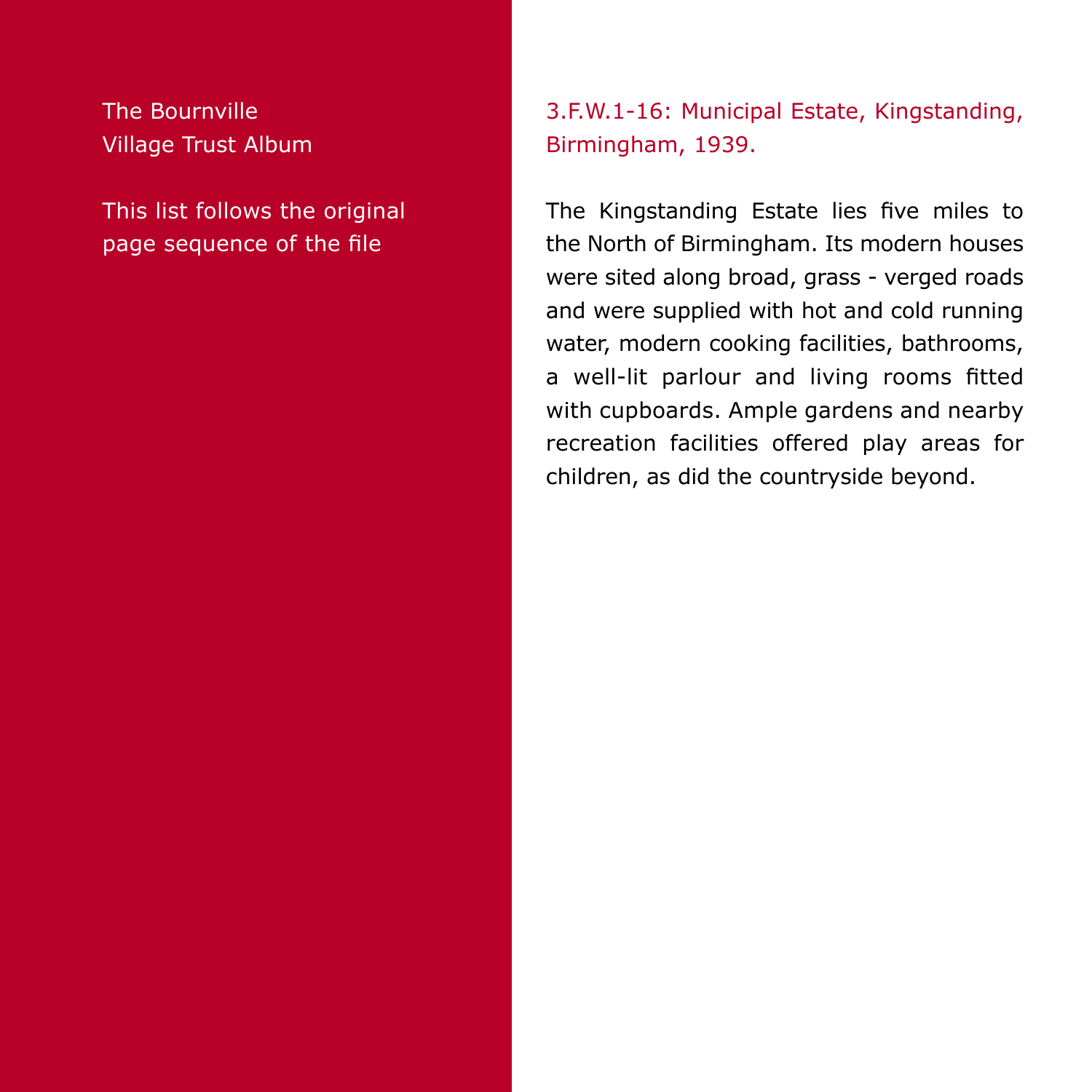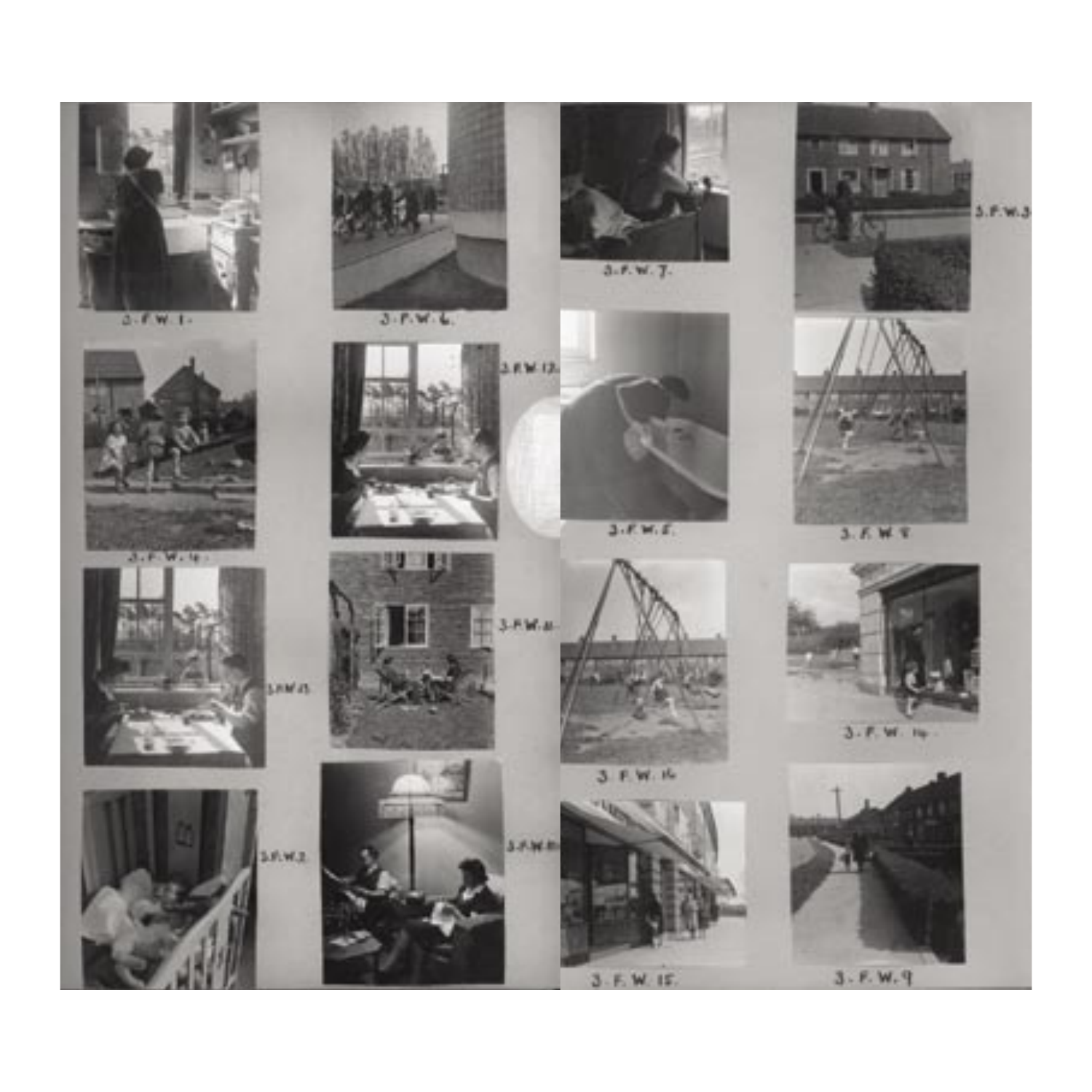3.F.B.1-14: Back-to-Back Slum house, St. George's Terrace, Brearly Street, Hockley, Birmingham, and Shenely Fields Estate, Weoley Castle, Birmingham, 1939.

In 1941 there were over 38,000 back-toback houses in Birmingham, housing between 100,000 and 150,000 people. Most of these properties were built in the early nineteenth century by speculative builders who crowded as many houses as possible onto the sites available. The modern "artisan's homes" on the Weoley Castle Estate were built between 1931 and 1934.The houses show superior planning and architectural treatment to those of the early speculative builders. They frequently contained rooms fitted with cupboards, fireplaces, electric lighting, hot water, gas heating, gardens and play areas for children nearby.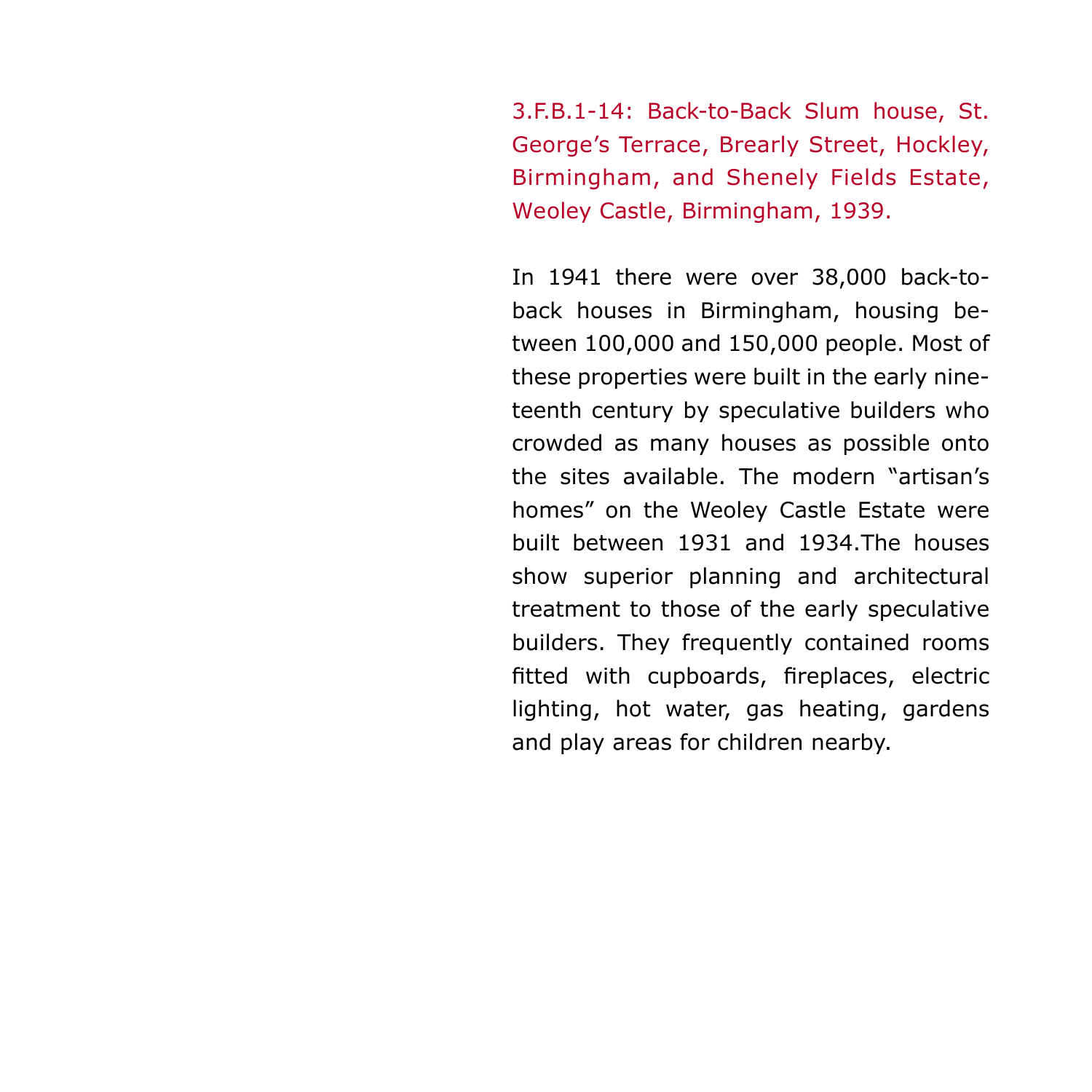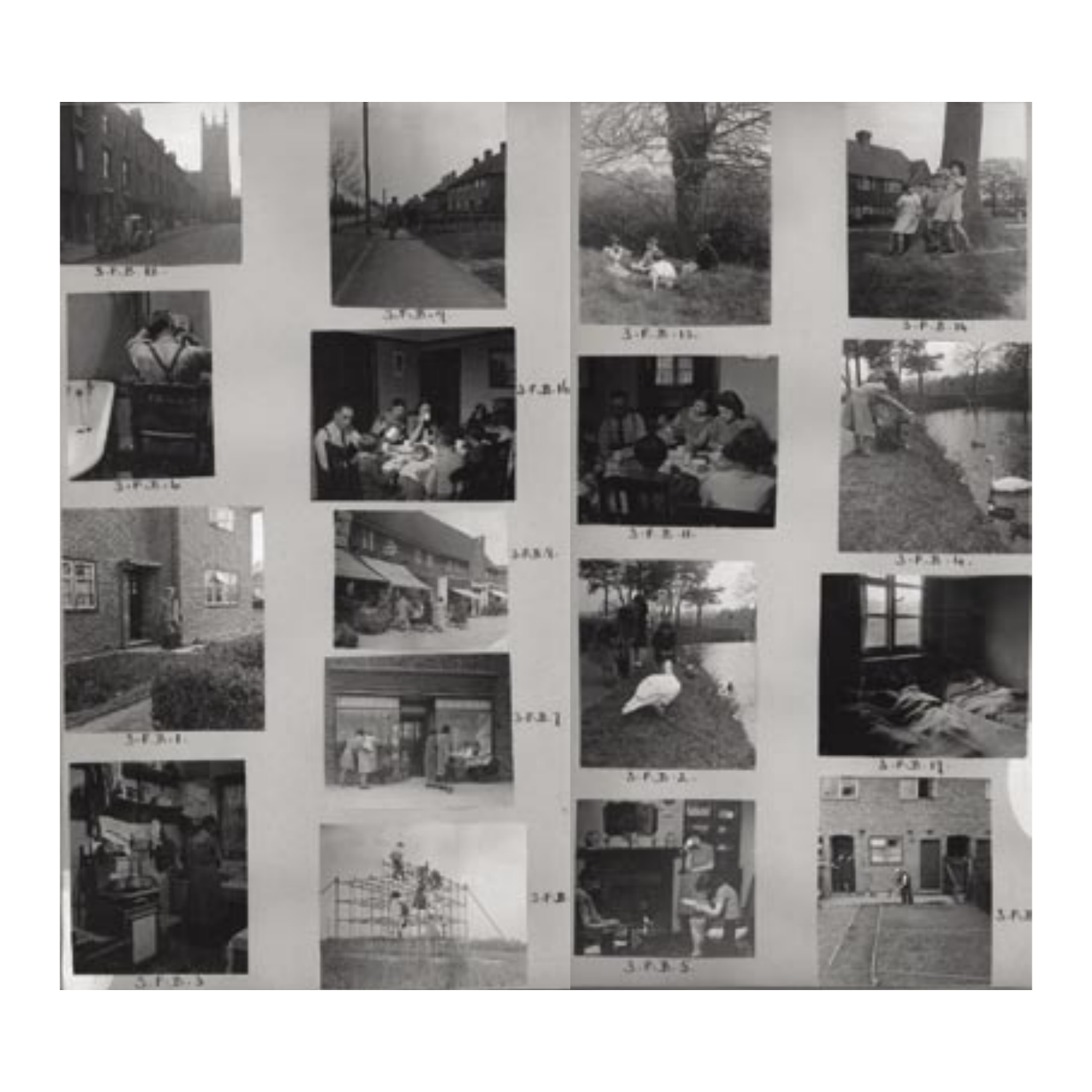3.F.S.1-14: Back-to Back Slum House, near Watery Lane, Small Heath, Birmingham, April 1939.

Situated near the Birmingham City Football ground, this back to-back usually contained three rooms; a kitchen-living room with a bedroom above, and over that an attic. The houses were built in a double row under a single roof, one row facing the street, the other facing a paved courtyard. Almost every house was therefore surrounded on three sides by similar dwellings preventing through ventilation or adequate daylight illumination. As early as 1840, a Select Committee had condemned back-to backs as unsuitable for people to live in. The calendar in the photographs of the kitchen gives the date of these images as being April 1943.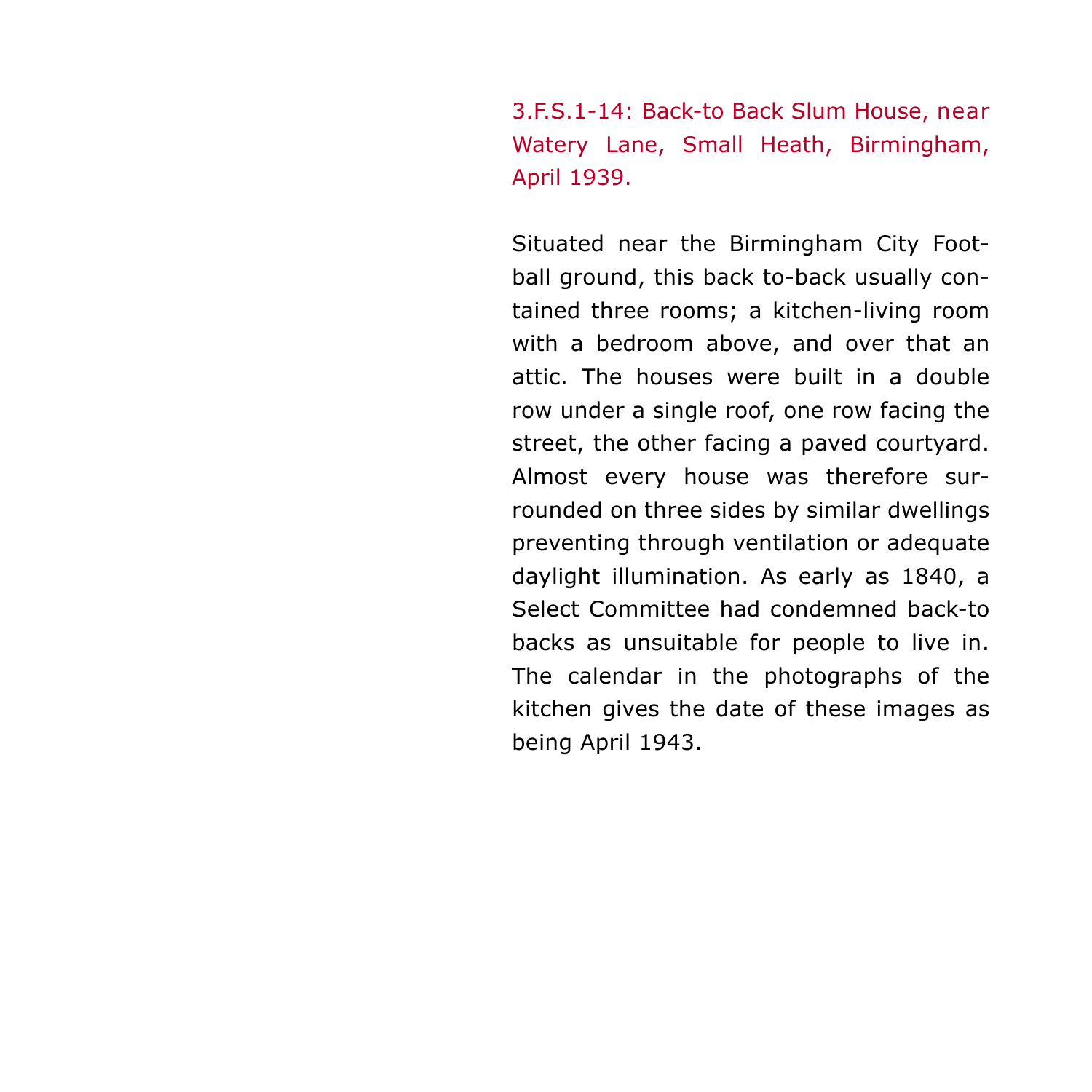$3.83.1.$  $38.4 - 7.$ 味味  $3.7.57$  $3.65.3$  $3.8.5.5$  $5.044$ **STAR**  $355.6$  $3.73.9.$  $3.7.83$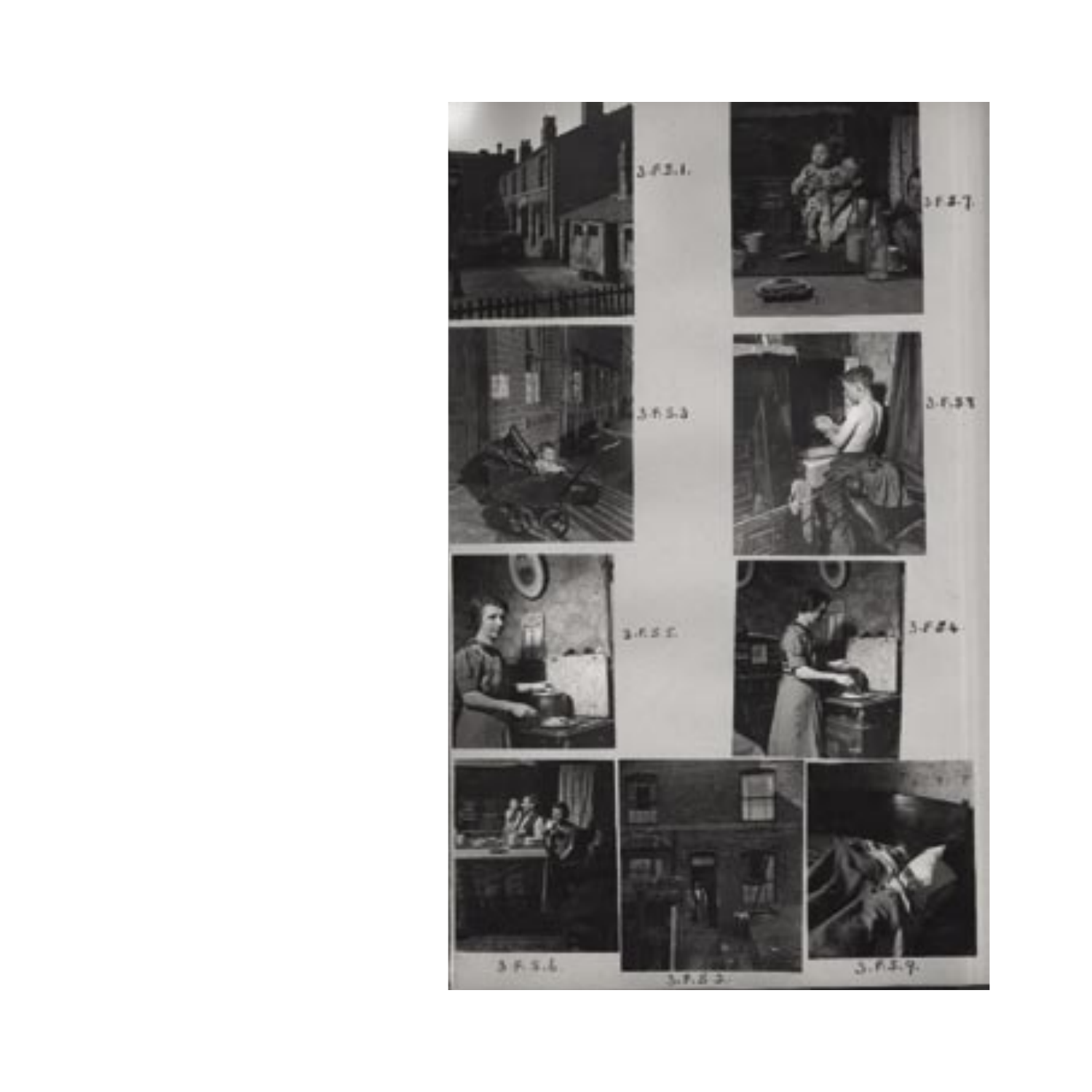B.S.1-12: Back-to-back and Tunnel-Back Slum properties, Hockley, Birmingham, 1943.

These include views into the courtyards of back-to-back and tunnel-back houses in the inner-city, probably in Hockley. These paved courtyards served as a drying area for washing and as a playground for children. A few water closets for the common use of tenants were grouped in the courtyard alongside the "brewhouses", or wash houses, which tenants used one day a week for washing. Entrance to the houses in the courtyards was through a narrow passage tunnelled through the block of houses fronting on to the street which also served as a playground for children. The Street signs locate two of the images as being Great King Street and Great Hamilton Row, in Hockley. These streets were located close to factories such as that owned by Lucas, and the areas were therefore prime targets for German bombers during the war.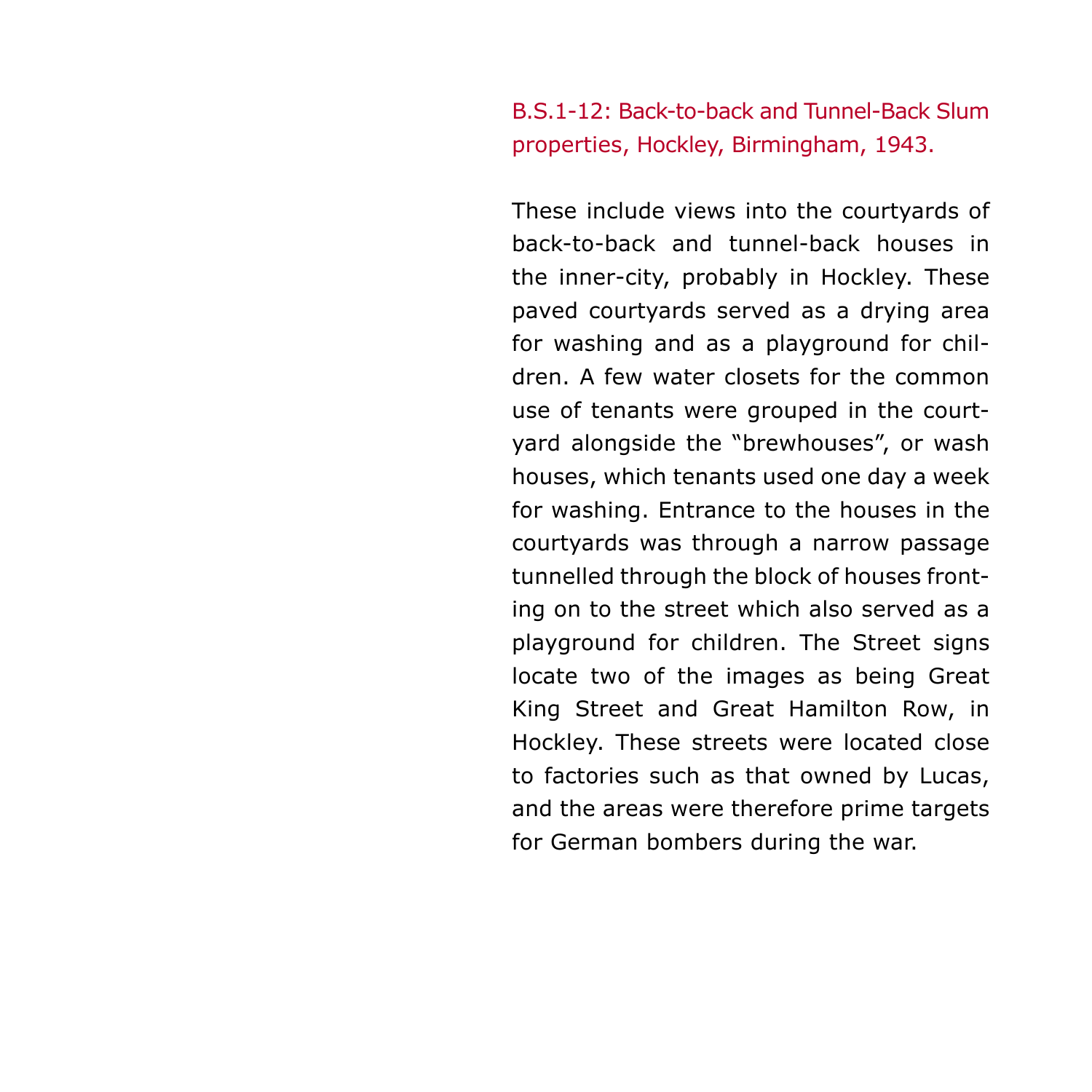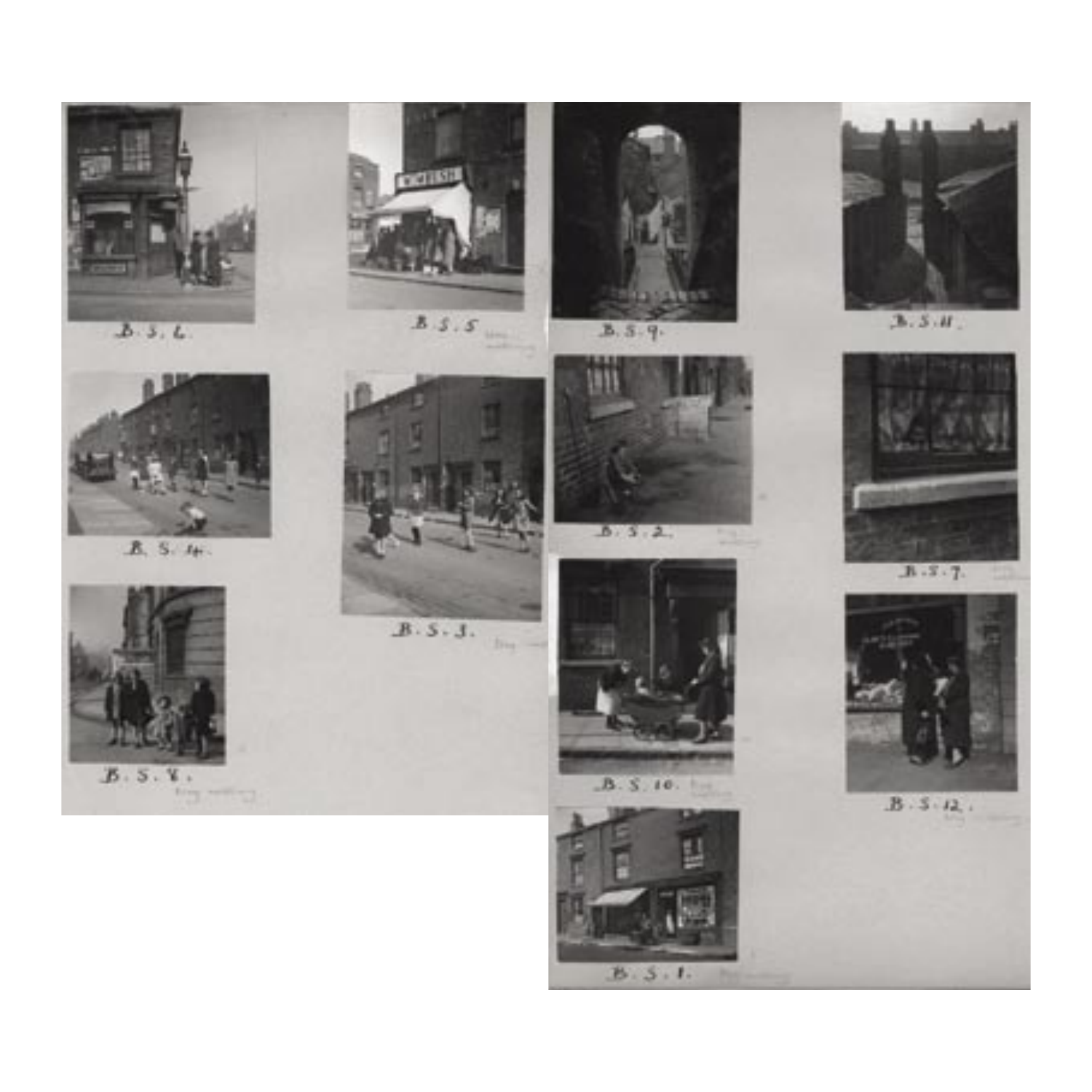3.F.L.S1-14: Slum Housing, near the Malden Road, London, 1943.

These old residential properties were located near the Malden Road, London, NW5, not a great distance from Brandt's home in Camden Hill. The newspaper headline, 'Wedge Made near Catania' relates to a Second World War campaign in Italy fought around July 1943.

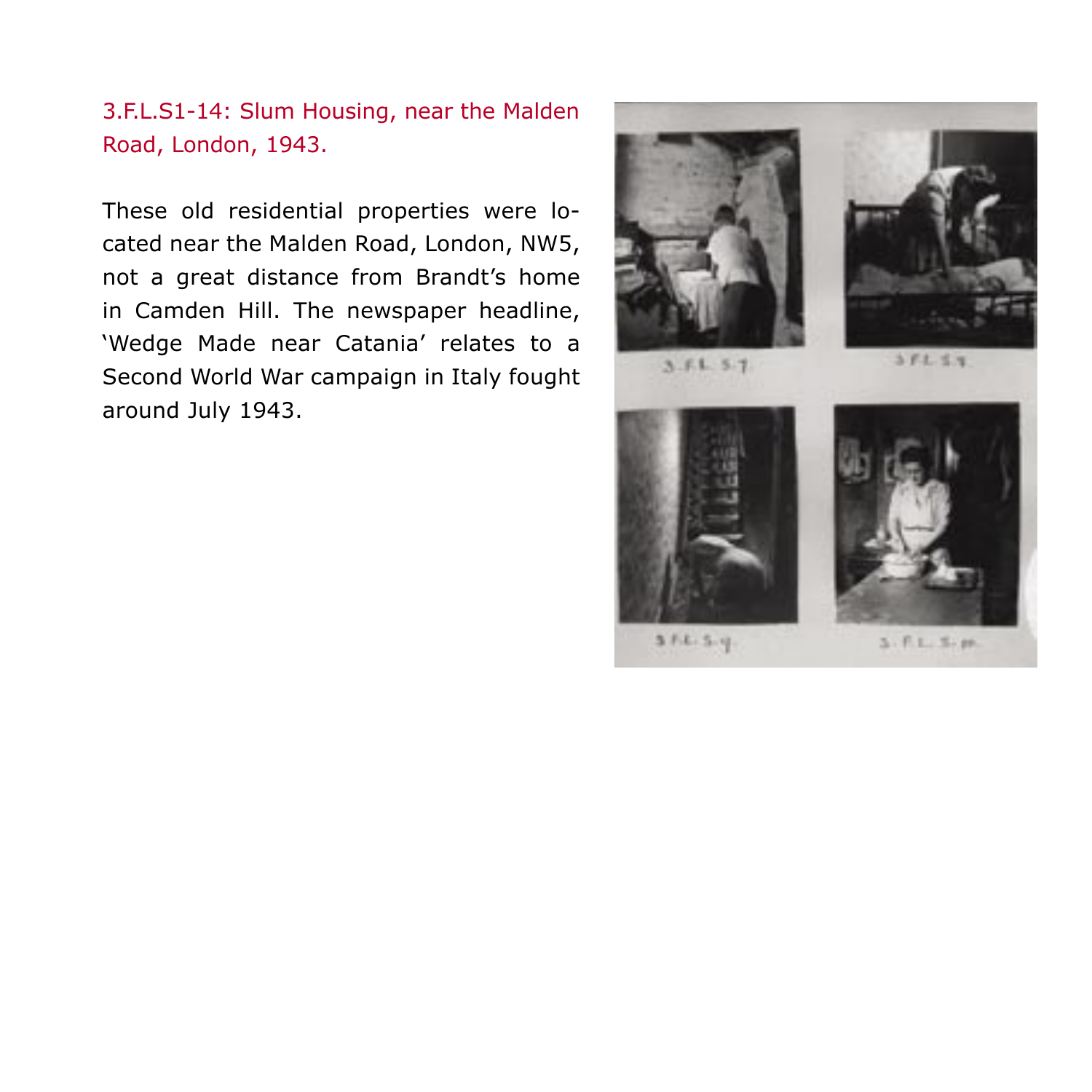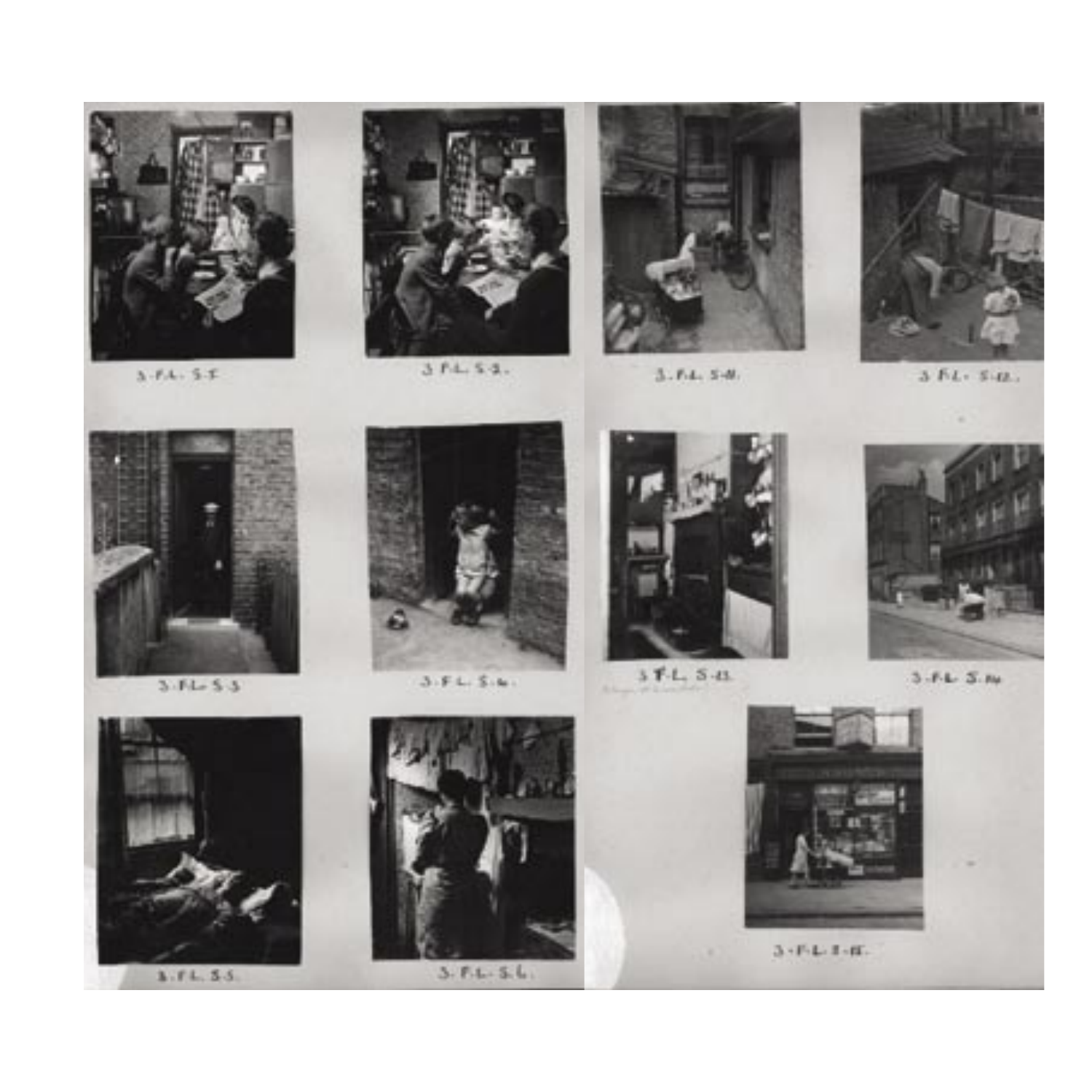'A fascinating collection of recently discovered work.'

Text by Richard Sadler + Peter James

HOMES FIT FOR HEROES Photographs by Bill Brandt 1939-1943

Hardback available to purchase ISBN 1-904587-07-0

Despite Bill Brandt's fame and considerable influence on the development of modern photography, the photographs in this book are a little known body of work.

The work was carried out between 1939 and 1943 when Brandt worked on a commercial assignment for the Bournville Village Trust. The prints and negatives have been with BVT for some 60 years and the work has never been previously published.

The photographs illustrate the living conditions in a range of housing types, for example, the back-to-back slums built in the nineteenth century through to modern municipal housing built in the 1930s. The majority of the photographs were taken in Birmingham but also some in London where he looked at 'old residential' properties near to his own home in Camden Hill. London was undoubtedly one of Brandt's favourite subjects and these photographs, taken around 1943, are amongst a much larger body of work Brandt shot in the capital city during the war years.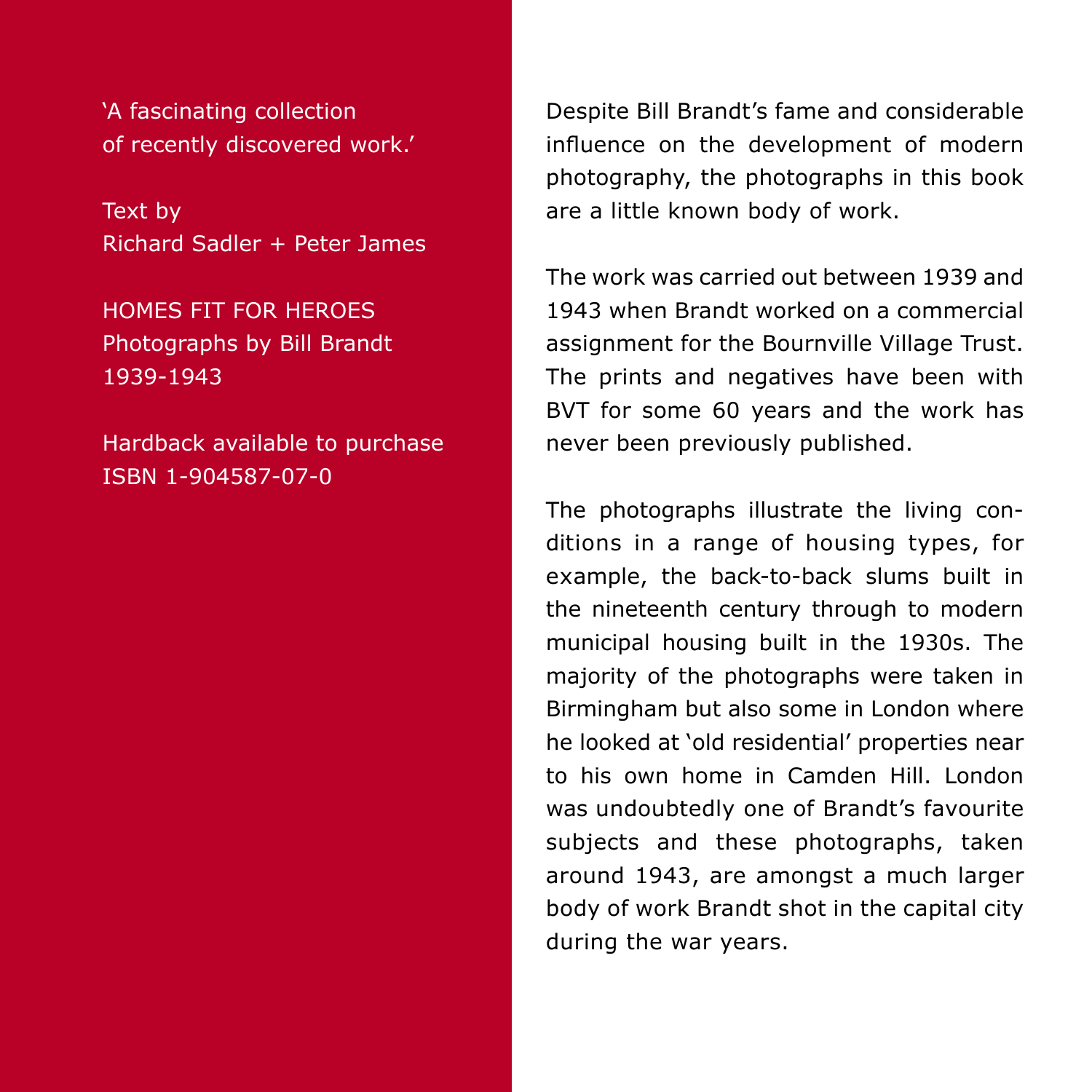The Bournville Village Trust was set up by George Cadbury in 1900 to manage the Bournville Estate, the model housing development which he created near his factory on the outskirts of Birmingham. The objects of the trust included: "the amelioration of the conditions of the working class population of Birmingham and elsewhere in Great Britain". Many books and articles published around this time sought to address the issue of the living conditions of the working classes and photography played a key role.

The images form distinct picture stories where direct contrasts are made between slum and municipal housing. Brandt also uses light very carefully within these images to emphasise these contrasts. A number of the stories follow a distinct narrative sequence – through the idea of 'a day in the life' – a device frequently used in the influential magazine, Picture Post, for which Brandt often worked.

#### For further information on book contact Dewi Lewis on +44 161 442 9450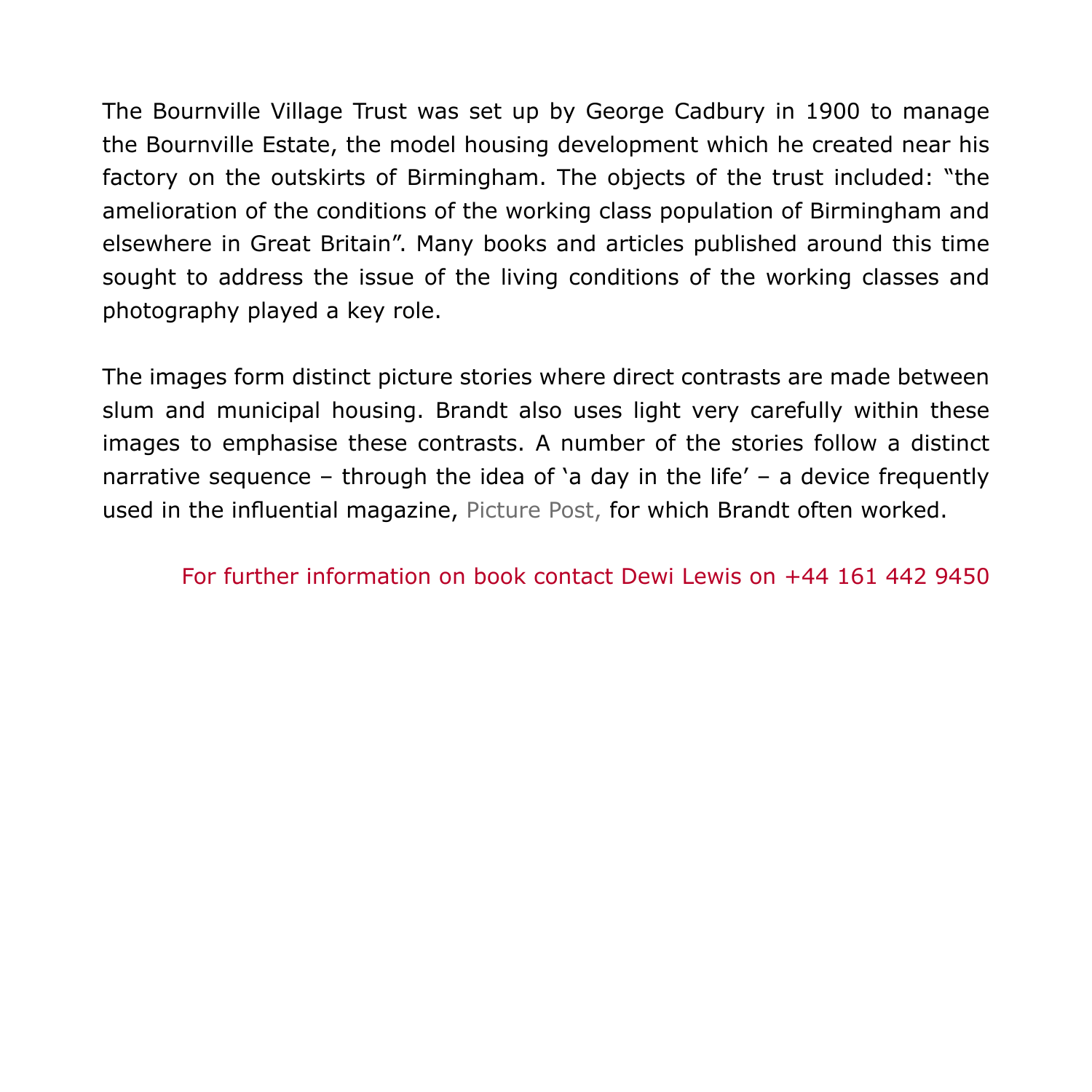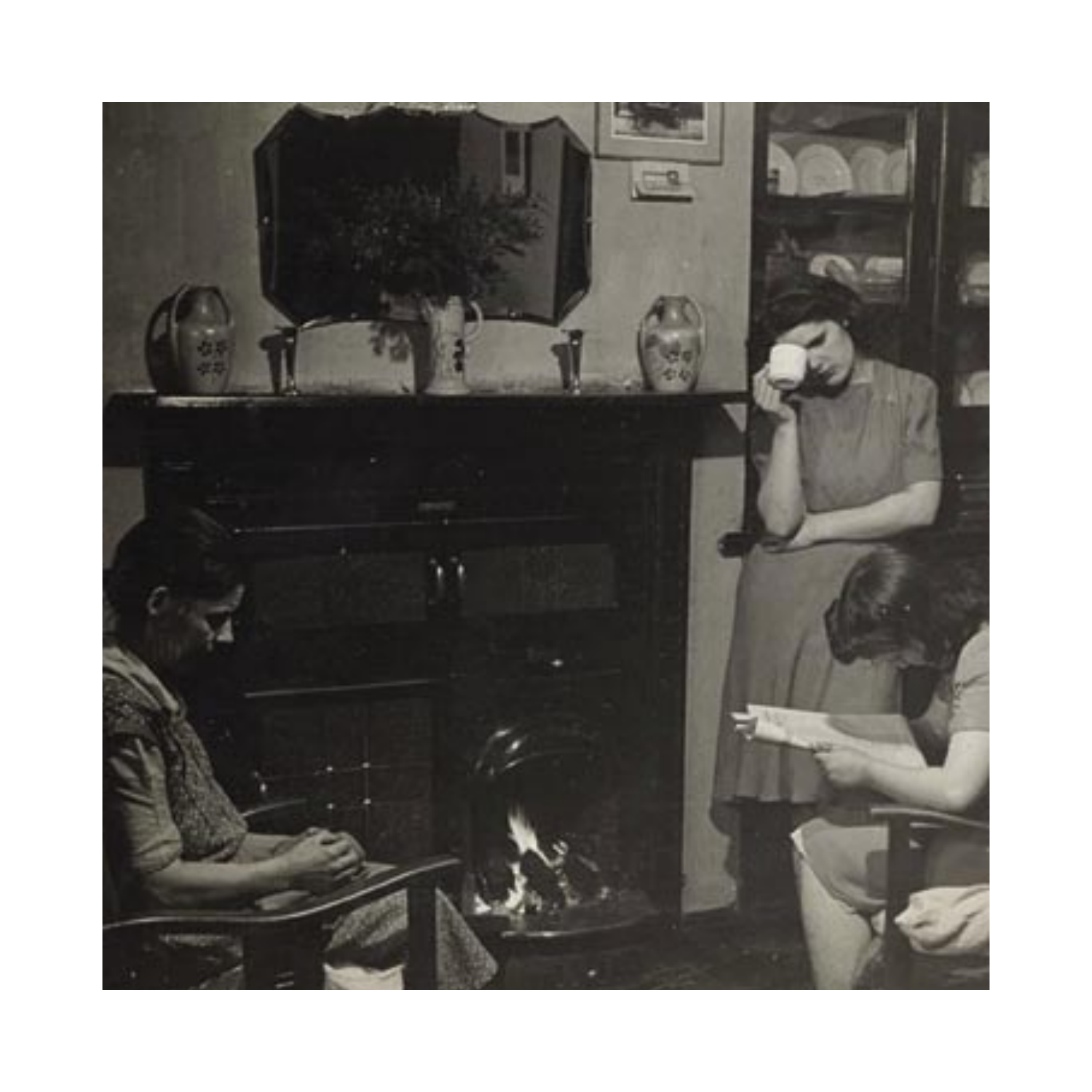#### Photographs copyright

Bournville Village Trust Archive, Birmingham Central Library

Richard Sadler: portrait of Bill Brandt

#### Text copyright

Peter James + Richard Sadler Professor Stuart Bartholomew

#### Acknowledgements

Frames have been provided by Caroline + Robert Ashby

Alastair Flint, Bournville Village Trust Tom Grosvenor, Birmingham Central Library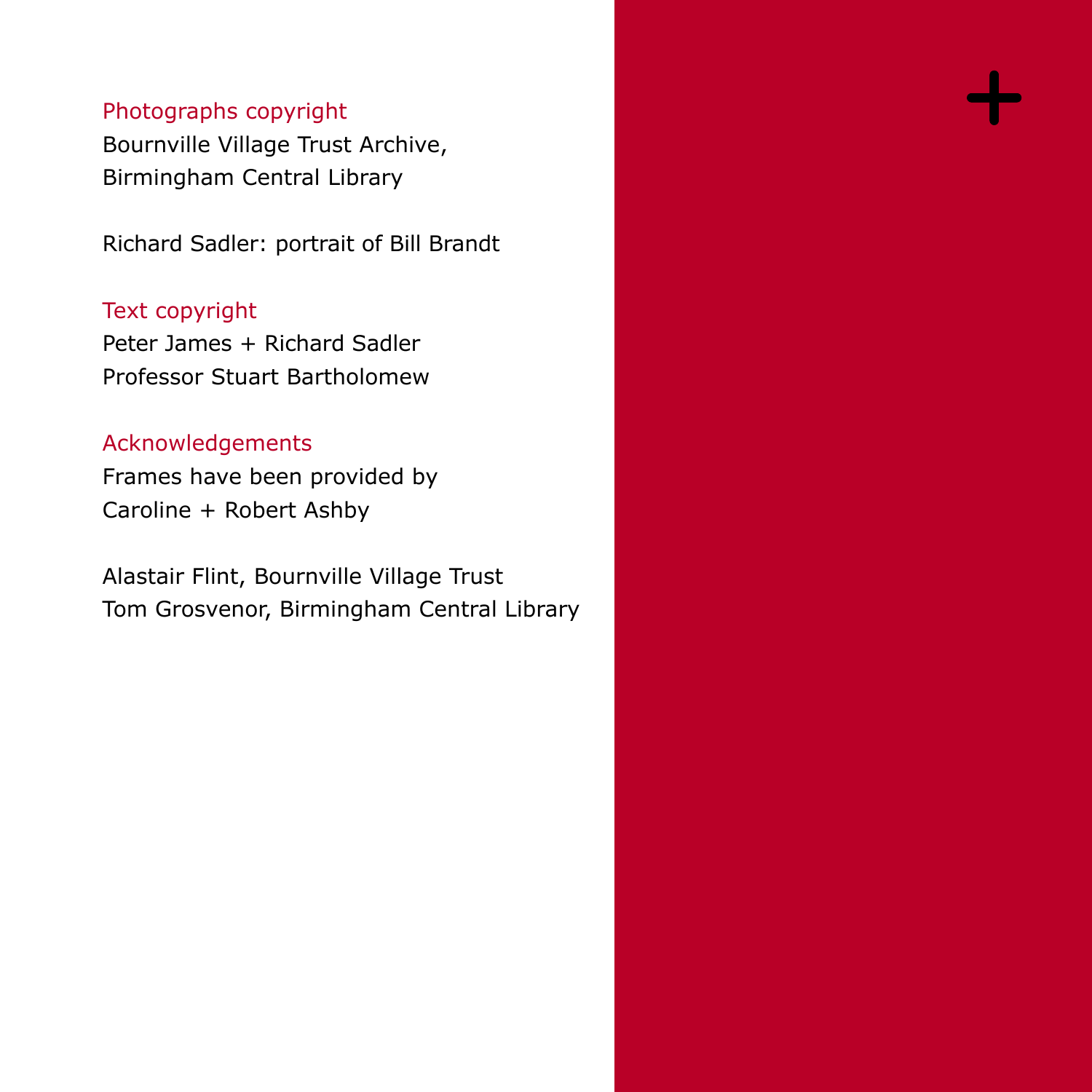

### the arts institute at bournemouth

Published by text + work, The Arts Institute at Bournemouth

ISBN 0-901196-06-1

- Written by Professor Stuart Bartholomew Peter James Richard Sadler
- Edited by Violet McClean / vmcclean@aib.ac.uk
- Design by Sonja Stender / design@jazznoons.co.uk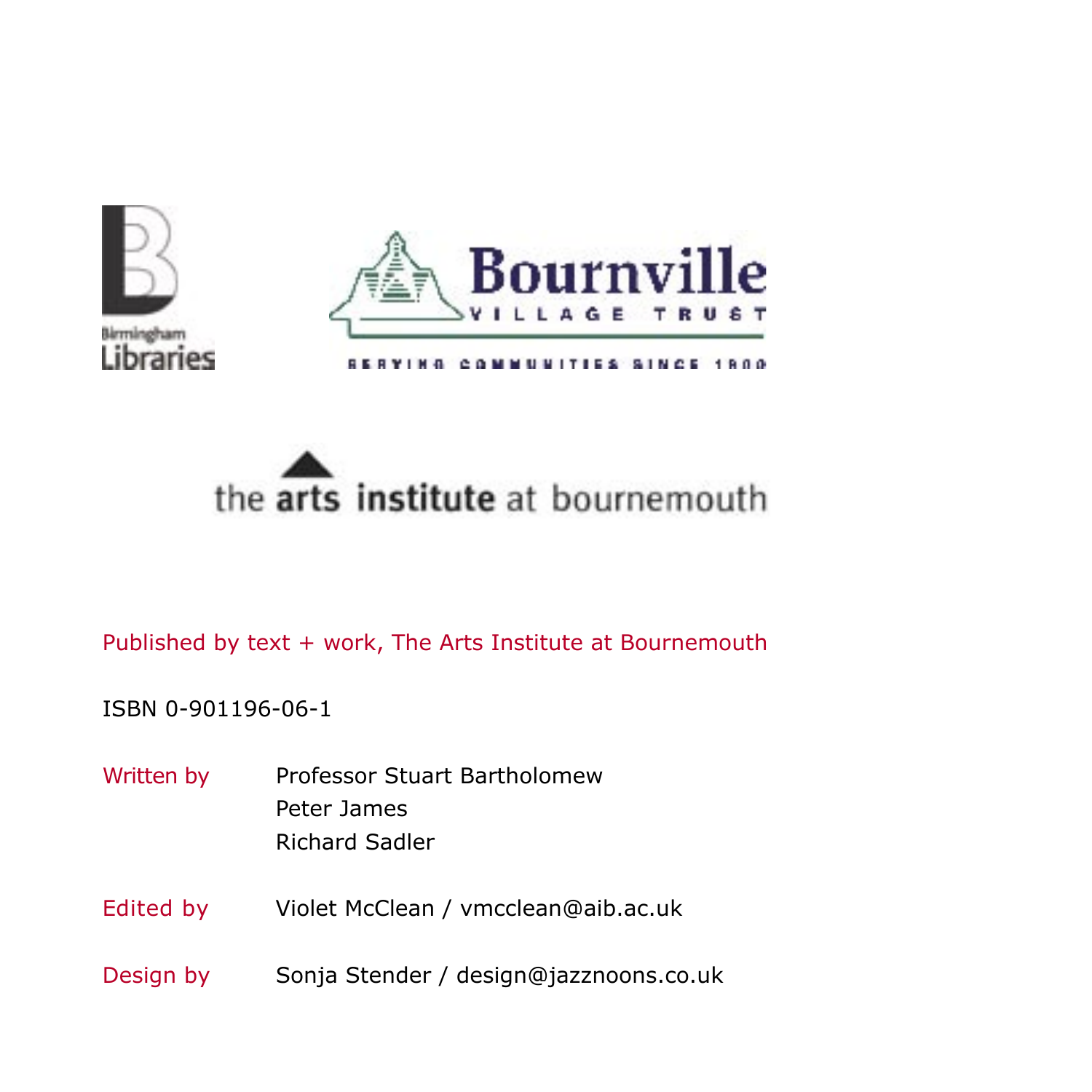## text + work

HOMES FIT FOR HEROES Photographs by Bill Brandt 1939 – 1943

12 September – 7 October 2005

Curated by Peter James & Richard Sadler in association with Birmingham Libraries

#### Event

Tuesday 4th October 2005 Curators Talk: Main Lecture Theatre, 5.00pm – 6.00pm Followed by a Drinks Reception: The Gallery, 6.00pm – 7.00pm

for further information on the exhibition and event contact:

Violet McClean Gallery Officer

- t 01202 363351
- e vmcclean@aib.ac.uk